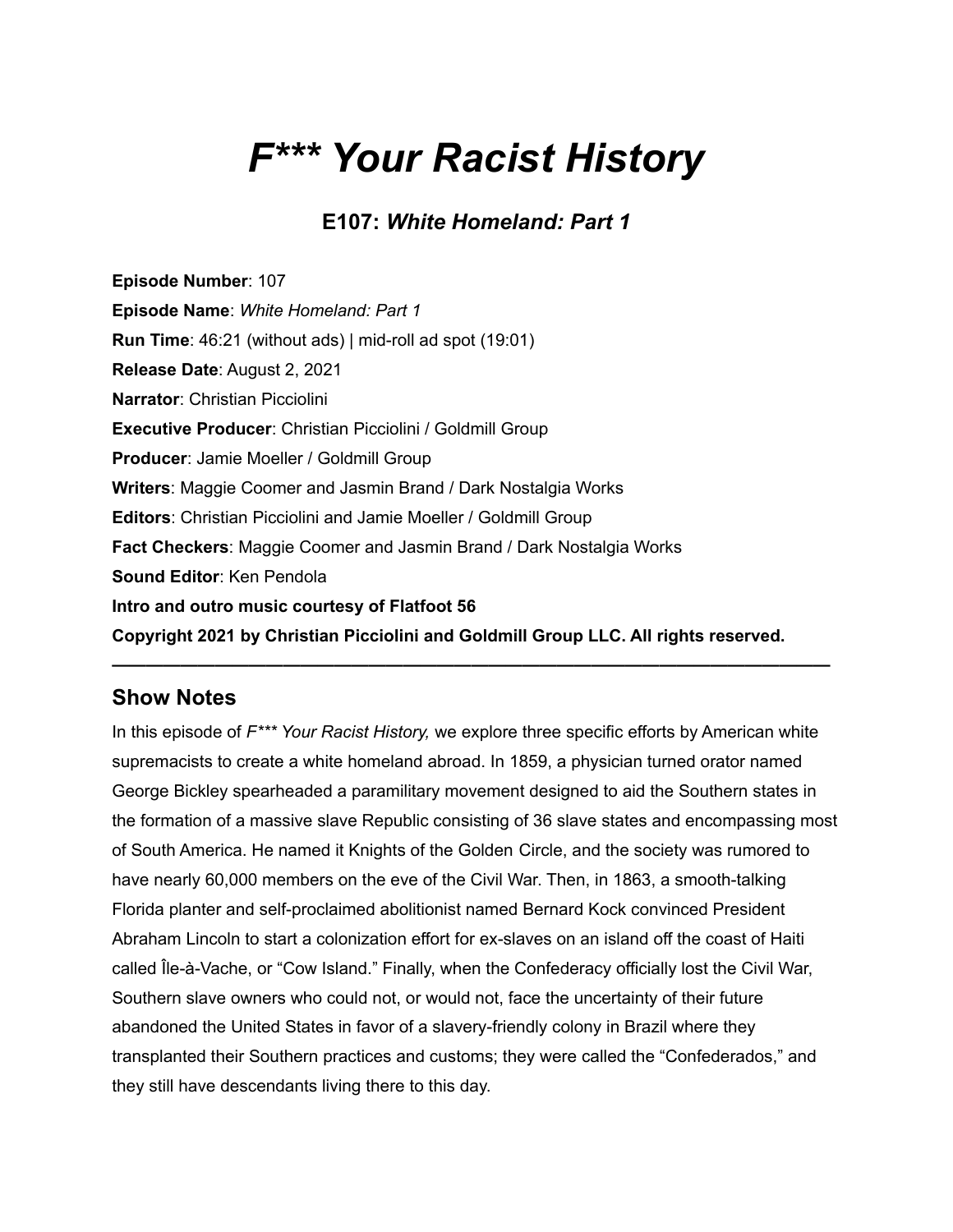#### **EPISODE SCRIPT**

#### **Introduction**

In the last episode, we delved into the volatile pre-Civil War political landscape of the United States and the xenophobic Know-Nothing movement. The Know-Nothings hung their hats on nativism, violence, and anti-immigrant principles. They longed for an America with exclusively white Protestant leadership and prosperity for white descendants of early colonists. But, they weren't the only ones with delusions of racist grandeur.

The 1850s was the decade of the secret society for America. They existed everywhere, in almost every state, and consisted of secretive groups of every race, religion, affiliation, and creed. There were also plenty of charlatans peddling their vision of a perfect America and an ideal way of life; many were selling the notion of a country built around white superiority, of Manifest Destiny, and everyday Americans were buying into the hype.

The idea of Manifest Destiny had infected nearly every class of American, feeding the notion that God had bestowed upon the white man the ability to claim and "tame" the lands of the Western hemisphere and to dominate all so-called "inferior" non-whites into submission.

As divisions over slavery pushed America toward a breaking point, those who made their wealth and livelihood from the exploitation of enslaved peoples started desperately trying to preserve their way of life. Secession fever in the pre-war South ignited the fighting spirit of slaveholders, especially in the face of the growing abolitionist movement sparked by the U.S. Supreme Court Dred Scott case in 1857. This landmark decision stripped all people of African descent of their American citizenship, and in turn, prompted a strong reactionary abolitionist movement to end chattel slavery for good. Slave owners, of course, resisted.

This progressive endeavor, and the abolitionist movement in general, outraged Southern slave owners, and non-slave owners alike, who profited from and revelled in the forced inequity of Black people. They perceived abolition as a personal affront to their survival, so when a Virginian physician turned orator named George Bickley started giving stump speeches preaching secession from the Union and hinted at establishing a "Golden Circle of Slaveholding states from the Mason Dixon line all the way to Central America," people listened. Americans were hungry for it; the idea of a sovereign slave state built upon a foundation of white male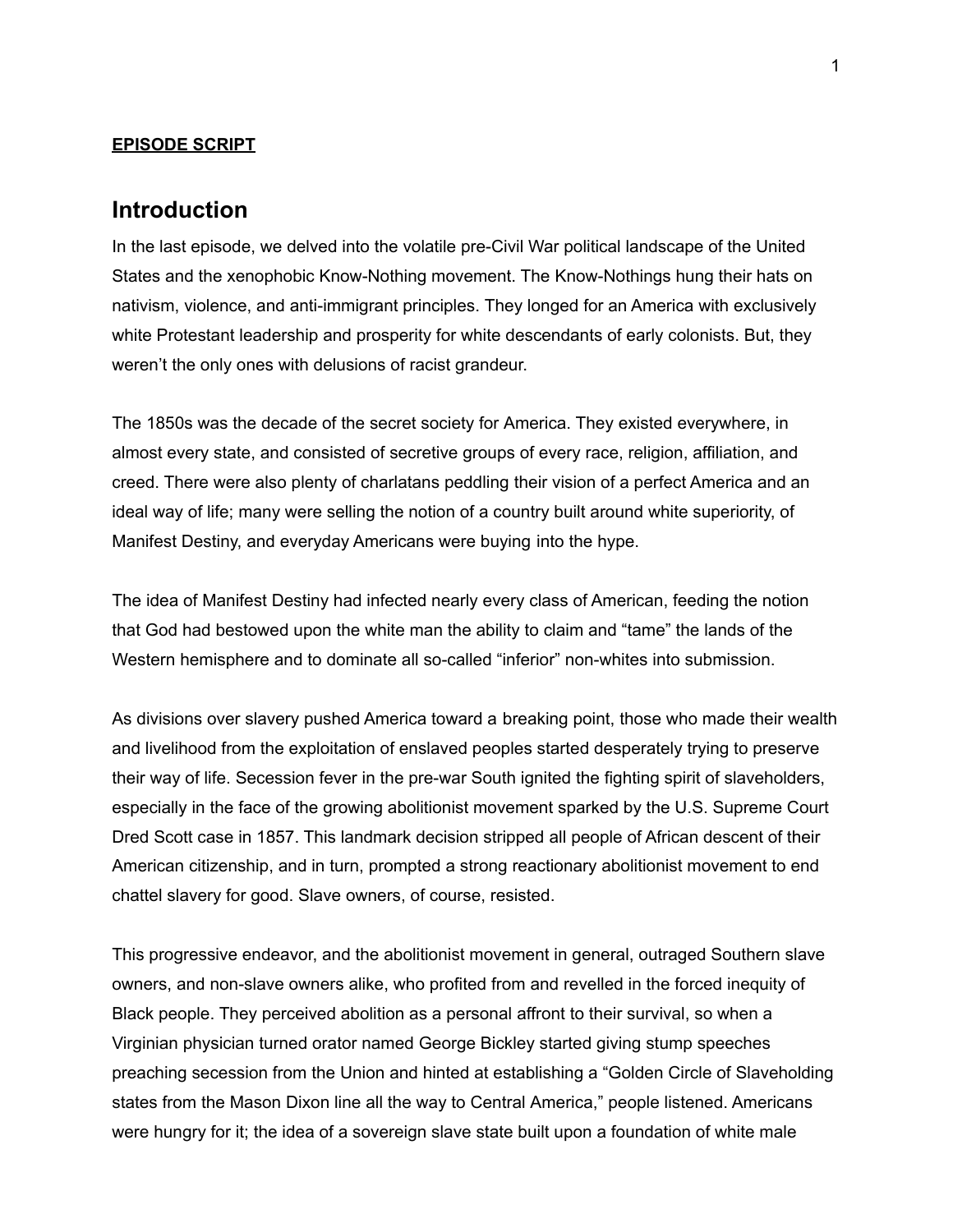supremacy and domination over all "lesser races," was intoxicating. People joined Bickley's not-so-secret society, "Knights of the Golden Circle," in droves between 1859 and 1861, until followers realized Bickley could talk the talk, but couldn't exactly walk the walk.

When chattel slavery was officially abolished in the United States with the end of the Civil War and the passage of the 13th Amendment in 1865, hundreds of former Confederates and their families fled the Southern U.S. in favor of establishing a new slaveholding community in the *really* Deep South: the South American country of Brazil. Slavery was still legal in Brazil, and Emperor Dom Pedro II was hungry to exploit cotton cultivation in his country; he welcomed the racist U.S. ex-patriots with open arms. These people were dubbed *Confederados*, and their descendants are still present in Brazil to this day.

During this period, even some people who were in the anti-slavery camp were looking for ways to offload newly freed Black people from the United States. The end of slavery upended almost every aspect of American politics. Many, including even Abraham Lincoln, believed slavery had forever tainted the relationship between whites and Black people, and so the only solution for an America without slavery had to include the deportation of freed Black people. That meant colonization efforts abroad, which Lincoln agreed to.

In today's episode, we explore efforts by Americans to create a so-called white ethnostate, be it in the United States by ejecting African enslaved peoples, the secession of the Southern states and the acquisition of new foreign territory, or the total abandonment of the United States in favor of a land more friendly to the wants and desires of the wealthy slaveholding class.

This is episode 7 of *F\*\*\* Your Racist History*: *White Homeland: Part 1.*

#### **Knights of the Golden Circle**

On July 4, 1854, the early stages of a subversive racist movement called the Knights of the Golden Circle began to form in the United States.

The group's organizer, George Bickley, was at the time splitting residences between his home county of Tazewell, Virginia, where he'd founded the local historical society, and Cincinnati, Ohio, where he was a professor at the Eclectic Medical Institute. By the end of 1854, Bickley had developed a small cohort of devoted followers who considered him a great intellectual. A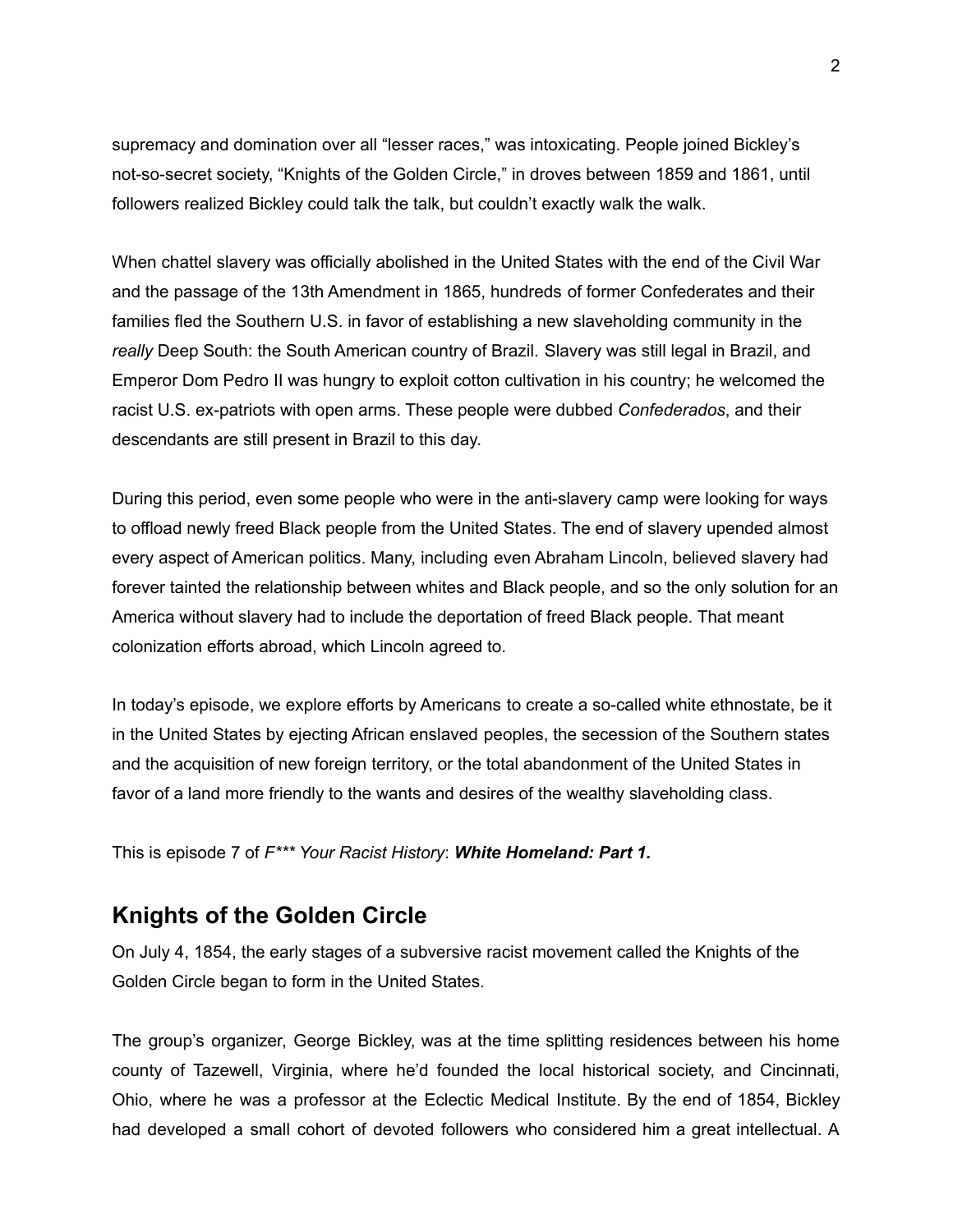practicing physician, he landed speaking engagements at medical colleges across the Midwest; his oratory skills were legendary.<sup>1</sup>

He published a work called *History of the Settlement and Indian Wars of Tazewell County, Virginia*, and later founded a literary magazine called *West American Review,* serving as editor. 2 By all accounts, Bickley showed real promise as an author and was developing a respectable public persona in the North, as well as the South.

In 1858, Bickley retired from medicine and went to work for a patent company before plunging full-time into developing his vision for the Knights of the Golden Circle. It was timely; uncertainty gripped the Southern United States and its citizens were in the right headspace for an insurgent movement like Bickley's, which preached secession and the full-scale militarization of the Southern United States to defend itself against the North and abolitionists.

By 1860, Bickley was traveling all over the Southern states to recruit new members. Bickley claimed that at their height, the "Knights" had over 60,000 members, though that number is impossible to confirm. Styled as "General" of the secretive group, he signed all of his writings as President General of the American Legion, K.G.C. However, despite his self-imposed "rank," there is no historical record of him serving in either the Mexican War or the Crimean War, as he and his followers had claimed.

So, what was George Bickley's Knights of the Golden Circle, and how did one get accepted into this shadowy racist organization?

The Knights of the Golden Circle formed as a paramilitary group, as journalist Ollinger Crenshaw put it in his 1941 piece for *The American Historical Review*, "to hasten the southward march of Manifest Destiny."<sup>3</sup>

<sup>1</sup> Ollinger Crenshaw, "The Knights of the Golden Circle: The Career of George Bickley," *The American Historical Review* 47, no. 1 (October 1941): 23, https://doi.org[/10.2307/1838769.](https://www.mybib.com/10.2307/1838769) NOTE- Most of the information about Bickley in this section is from this Crenshaw article. Page 24.

<sup>2</sup> Ollinger Crenshaw, "The Knights of the Golden Circle: The Career of George Bickley," *The American Historical Review* 47, no. 1 (October 1941): 23, https://doi.org[/10.2307/1838769.](https://www.mybib.com/10.2307/1838769) Page 24.

<sup>3</sup> Ollinger Crenshaw, "The Knights of the Golden Circle: The Career of George Bickley," *The American Historical Review* 47, no. 1 (October 1941): 23, https://doi.org[/10.2307/1838769.](https://www.mybib.com/10.2307/1838769) Page 26.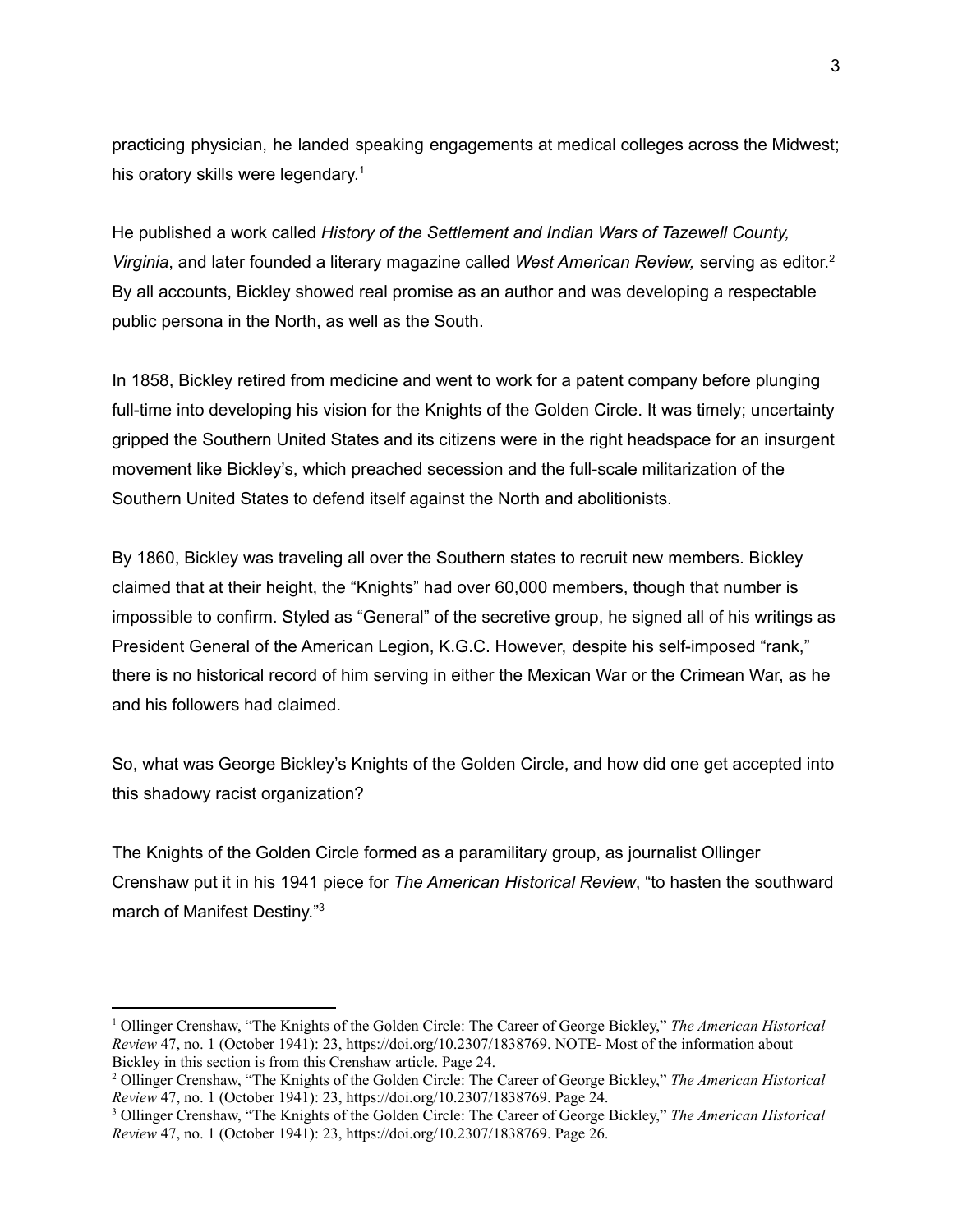Bickley's ultimate goal was for the Southern states to secede from the Union and form their own nation and government, while annexing all of Mexico, Cuba, and islands in the West Indies. This would create a sprawling nation of 36 slave states, affectionately named by Bickley as "the Golden Circle."

All Southerners and Northerners who lived in the South and were outspoken about their support of slavery and the superiority of white men were eligible to join—as long as you were white and Protestant.

### **Membership Degrees**

The Knights of the Golden Circle had a complex organizational structure with at least three degrees of membership.

The First Degree was designated for the military branch of the Golden Circle, which consisted of a Home Guard and a Foreign Guard; these initiates either stayed in the United States to fight against those they believed opposed Southern sovereignty, or went further South into Mexico to try to conquer new lands there. At the height of founder George Bickley's vision, the Knights intended to include over 16,000 men in their army.

They also intended to pay their soldiers salaries that were one-eighth higher than those the U.S. army paid, making the choice easier for a Southern man with a martial spirit who might be living hand to mouth. The Knights also proposed something similar to the Revolutionary War-era practice of giving preemption land grants to veterans; they offered either 640 acres abroad or 320 acres in the Southern United States for sympathizers to continue their slaveholding practices. Initiates could otherwise take a cash value of \$400 if they chose.<sup>4</sup>

The Second Degree was the Knights of the Golden Circle's Commercial and Financial division. Again, there were foreign and domestic assignments.

The Foreign Corps was to include supply managers, commercial agents, paymasters, postmasters, clerks, physicians, ministers, teachers, editors, hunters, and negotiators.

<sup>4</sup> Ollinger Crenshaw, "The Knights of the Golden Circle: The Career of George Bickley," *The American Historical Review* 47, no. 1 (October 1941): 23, https://doi.org[/10.2307/1838769.](https://www.mybib.com/10.2307/1838769) Page 35.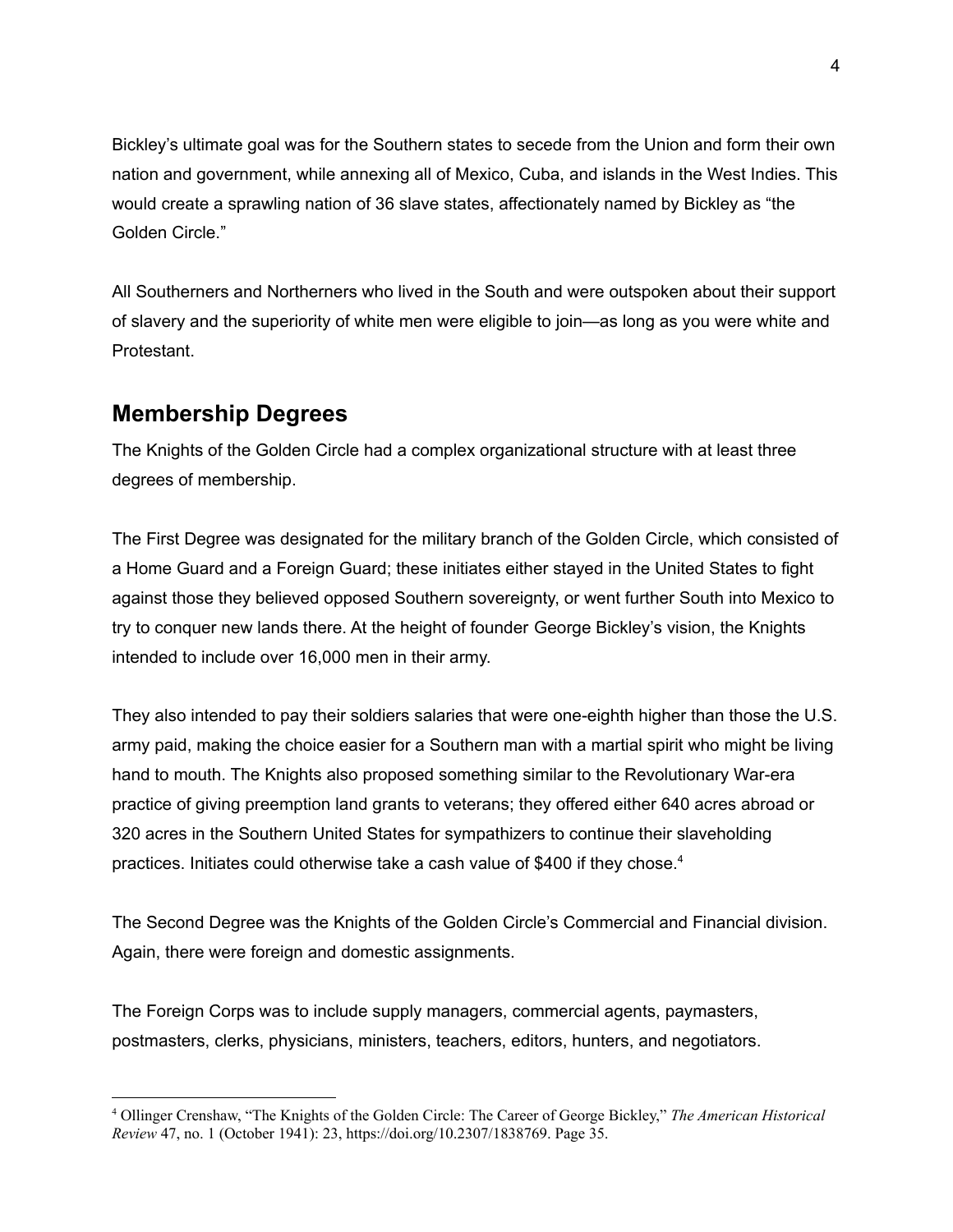Essentially, everything necessary to keep a rogue army running smoothly and to help set up communities within newly conquered lands.

The Home Corps would coordinate supplies and logistics, be in charge of recruiting efforts, and craft propaganda favorable to the cause.

The Third Degree within the Knights of the Golden Circle was the highest level of membership and comprised the group's political and organizational leadership. Just like the first two degrees, this one was also broken down into Home and Foreign Councils. To no one's surprise, no women were allowed in the Third Degree.

Being designated as a member of the Home Council entailed absolute secrecy, even from the other degrees of Golden Circle membership. Members of the Home Council acted as strategists, dictating the movements of foot soldiers.

As its name suggests, the Foreign Council governed the Knights of the Golden Circle's foreign interests, including, but not limited to, agriculture, education, manufacturing, finance, religion, policing, war, law, and foreign relations.<sup>5</sup> This Council included a legislative body in charge of creating and implementing Golden Circle government legislation.

A *New York Times* article from 1861 suggested there was a Fourth Degree for especially influential members who reported directly to Golden Circle President General George Bickley, but because the definitive structure of the organization was shrouded in relative secrecy, it's hard to know for sure.

There were dues, of course, just like any good secret society or social club. To join the First Degree, your dues were one dollar—not cheap in 1859. For the Second, you paid five dollars. Third Degree, you forked over a whopping ten dollars. This might have been weekly or monthly—that much is unclear. Membership into the Knights of the Golden Circle without paying dues was expressly forbidden.

<sup>5</sup> Ollinger Crenshaw, "The Knights of the Golden Circle: The Career of George Bickley," *The American Historical Review* 47, no. 1 (October 1941): 23, https://doi.org[/10.2307/1838769.](https://www.mybib.com/10.2307/1838769) Page 35.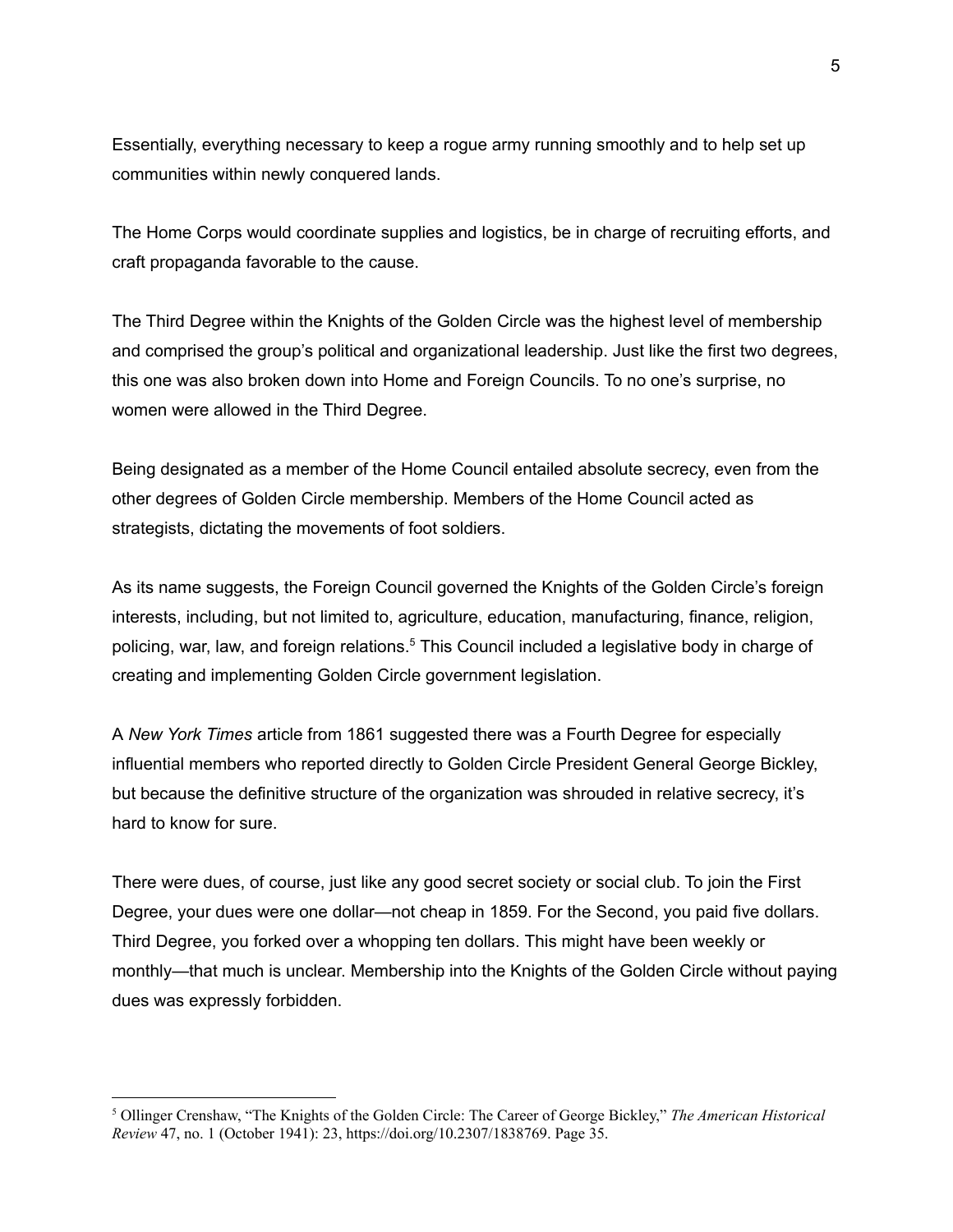The society also relied heavily on rituals, secret handshakes, and passwords. George Bickley was alleged to have been a member of the secretive Know-Nothings movement, so it's easy to see from where these quirks and customs may have evolved.

## **Invasion Plans**

The Knights of the Golden Circle were all about creating the so-called perfect slaveholding Republic that elevated white men and subjugated all other races into slave servitude. Bickley and his followers drafted intricate plans to ensure this newly established independent slave nation would be a power player on the world stage. As secession talk turned into action in the Southern states, Bickley started sharing his plans through "manifestos" published in Southern secessionist newspapers.

His recruiting efforts throughout the South were incredibly effective. He gave speeches and used the press to spread his message.

By the end of 1860, support for Bickley's Knights of the Golden Circle had swelled to thousands of followers; they had a presence in every Southern state, reaching even as far north as Ohio and Illinois. Pro-secessionist Southerners at the time were spoiling to fight, so this newly formed paramilitary organization was just what the quack doctor ordered.

A tentative date for the Knights of the Golden Circle's invasion of Mexico was set for January 1861, and this nugget of news spread quickly among members nationwide. <sup>6</sup> Pro-secessionist newspapers gleefully reported on the intentions of the Knights and the goals of its leader. Headquarters were established in Knoxville, Tennessee, and there were rumors that Bickley's insurrectionists were accumulating at the Mexican-American border.

# **Execution**

January came and went without any Golden Circle activity, however. Bickley kept touring and giving speeches, but the longer he went without actually taking steps to invade Mexico as he had claimed, the more Southerners started to believe he was all talk. He regularly apologized in speeches he gave to skeptical spectators, telling them not to worry; that the invasion was going

<sup>6</sup> Ollinger Crenshaw, "The Knights of the Golden Circle: The Career of George Bickley," *The American Historical Review* 47, no. 1 (October 1941): 23, https://doi.org[/10.2307/1838769.](https://www.mybib.com/10.2307/1838769) Page 40.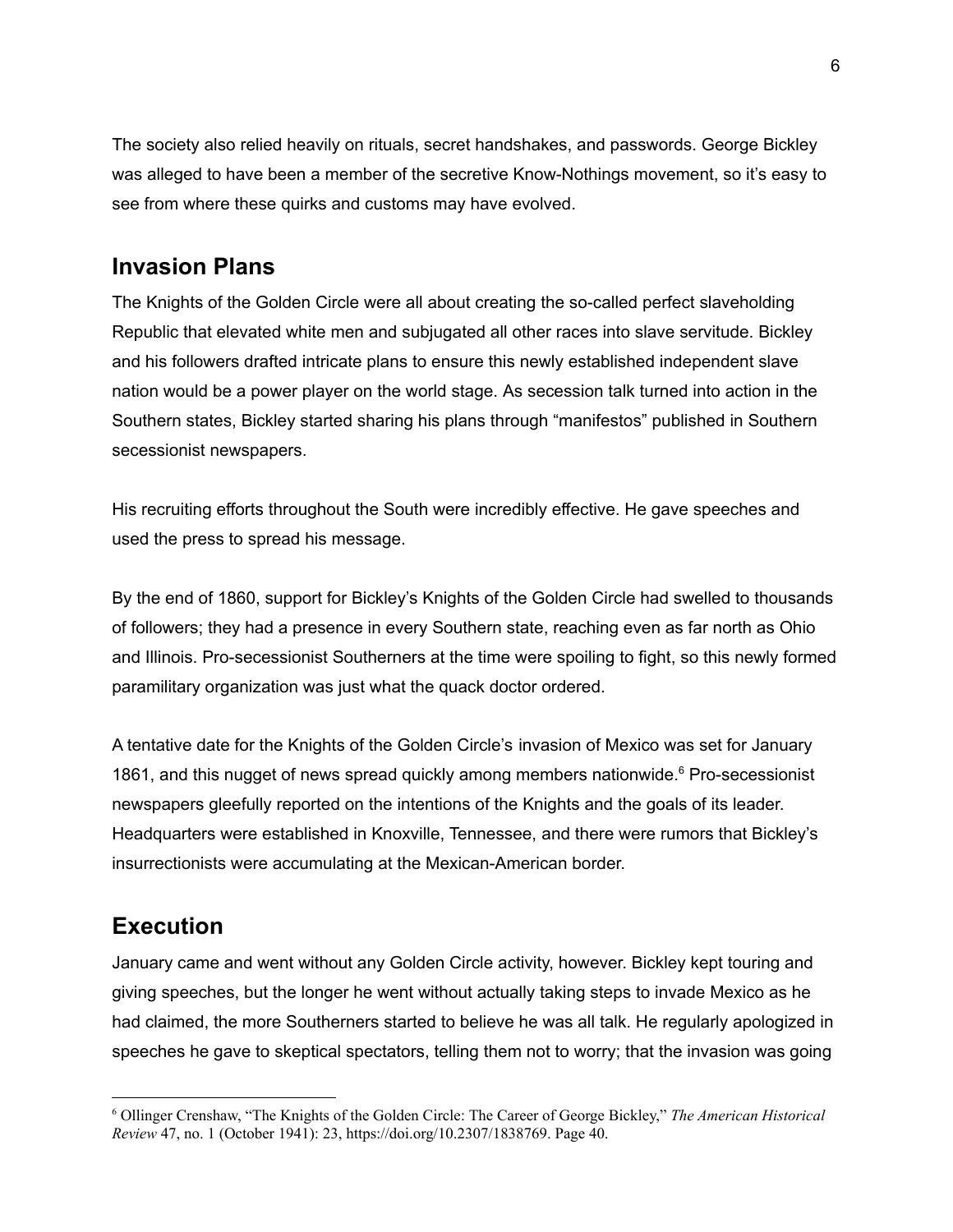to take place at a later date. He cited logistical issues—apparently mobilizing a largely wishful 16,000 troops across eleven states and getting them to the Southern border to invade a foreign country was more complicated in practice than in theory.

In New Orleans, Louisiana, a group of Knights publicly accused Bickley of being a liar and a cheat, and (*quote)* "through his misrepresentations had deceived between five and six hundred of their fellow citizens."

Bickley managed to avoid trouble from his followers by fleeing New Orleans and calling for an internal investigation into his administration of the Knights of the Golden Circle, which perhaps unsurprisingly, vindicated him. From there, he traveled back to Virginia to continue recruiting efforts, but his credibility was shot. No one was taking George Bickley seriously anymore.

By the time U.S. Civil War fighting was underway in the summer and fall of 1861, Bickley's hold on the organization had fizzled, and the Knights of the Golden Circle was kept alive only by independent factions, rumors and press speculation. Many allegedly jumped ship and joined the Ku Klux Klan.

Bickley resurfaced again as a surgeon in Confederate General Braxton Bragg's army in 1863, but was eventually captured and imprisoned by Union troops after trying to return to his home in Cincinnati, Ohio. Union officials released him in the fall of 1865, but only after the traitor had signed an oath of allegiance to the standing United States government.

#### **Conspiracy to Assassinate Lincoln**

When Abraham Lincoln won the presidential election in 1860, some of Bickley's Knights from Baltimore, Maryland, hatched a plan to assassinate the president-elect as he blew through town en route to Washington, D.C.

Lincoln had planned an 11-day victory tour, stopping in various American cities as he headed to his inauguration, and conspirators intercepted his travel plans. When he stepped off the train in Baltimore, armed assassins would be at the ready to fire on the lanky statesman. Then, once Lincoln was dead, they would install the more movement-friendly John C. Breckenridge, Vice President under James Buchanan, as new president of the United States.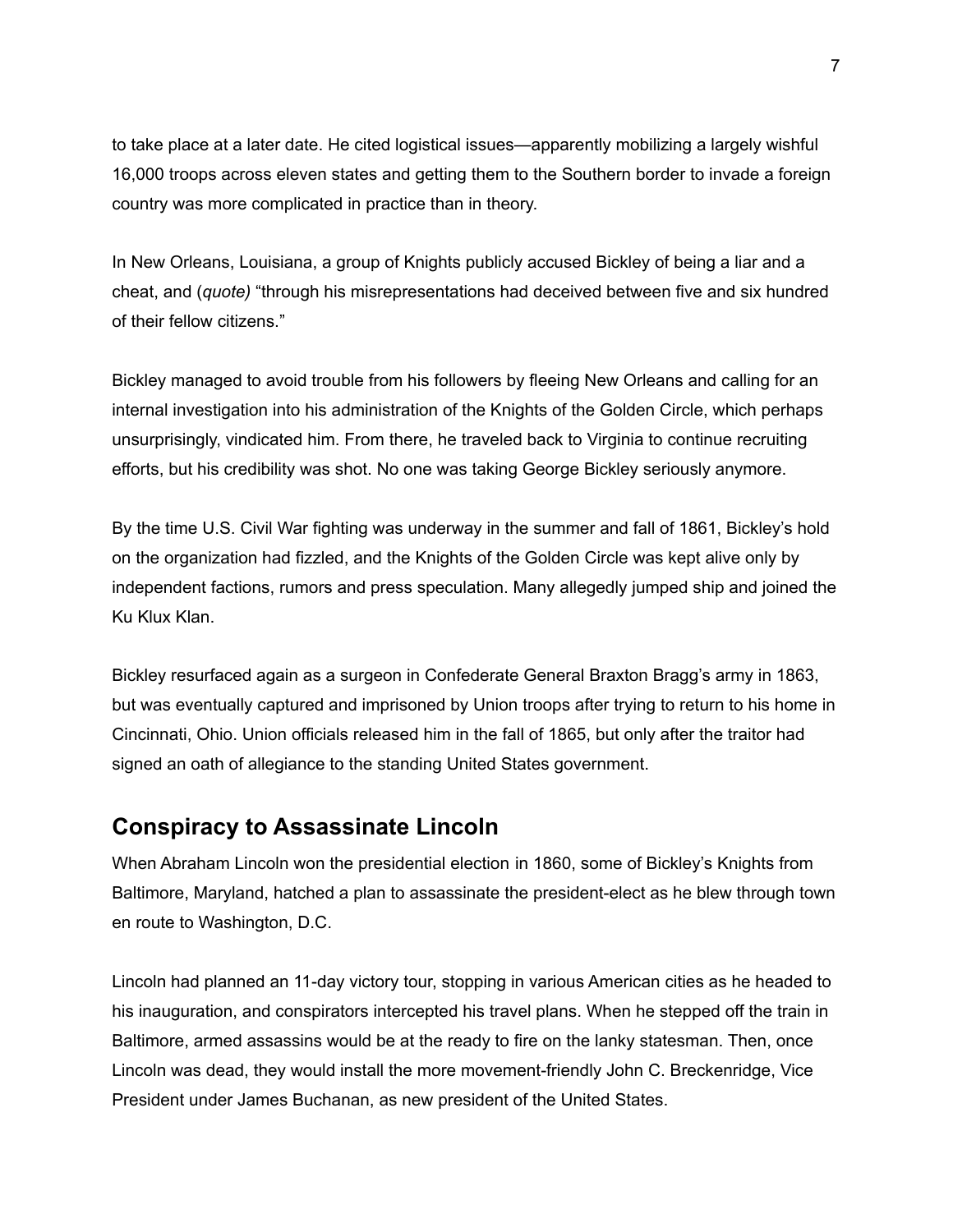Traveling with Abraham Lincoln at the time was Allan Pinkerton of the future infamous Pinkerton Detective Agency. He uncovered the assasination plot and made a discrete plan with Lincoln to thwart the would-be assassins. After Lincoln delivered his speech in Philadelphia honoring George Washington's birthday, he hopped aboard a speeding train and avoided Baltimore altogether, arriving in Washington, D.C. a few days early. And, so, the plot to kill Lincoln (at least the first one) was foiled. $7$ 

## **Supposed Members**

Golden Circle members and sympathizers were hardcore secessionists who believed in the expansion of slavery in the United States and abroad. As most wealthy people in the South before, during, and after the Civil War were in that camp, it's hard to narrow down who might have belonged to the secretive group. Still, supposed Knights of the Golden Circle included Confederate President Jefferson Davis (no surprise there), Confederate General Nathan Bedford Forrest (a founder of the Ku Klux Klan, whose name "Ku Klux" is taken from the Greek word *kuklos*, or "circle"), President Abraham Lincoln's eventual assassin John Wilkes Booth and his co-conspirators John Surratt and Samuel Mudd, the infamous outlaw Jesse James, as well as many more prominent politicians and public figures of the era. $8$ 

When the Confederacy officially died in 1865, many wealthy slave-owning families fled the United States and emigrated to Brazil where they formed an exclusive community and called themselves "Confederados"; many of these people were believed to also be card-carrying members of the Knights of the Golden Circle.

## **The Confederados**

Following the Civil War, many former Confederates were concerned about facing the consequences of a Union victory; while most were simply unwilling to accept the Confederate loss and the end of slavery. William Hutchinson Norris, a former Alabama State Senator, was one such person. Rather than face an uncertain future in the United States, he, his family, and approximately fifty other slave-owning American families traveled to South America in search of a new home where they could preserve their "Southern way of life," i.e., the institution of slavery.

<sup>7</sup> Brad Meltzer, "The First Secret Plot to Kill Abraham Lincoln," Time, April 20, 2020,

[https://time.com/5829275/first-secret-plot-kill-lincoln/.](https://time.com/5829275/first-secret-plot-kill-lincoln/)

<sup>8</sup> "Knights of the Golden Circle," Wikipedia, May 30, 2021,

[https://en.wikipedia.org/wiki/Knights\\_of\\_the\\_Golden\\_Circle](https://en.wikipedia.org/wiki/Knights_of_the_Golden_Circle).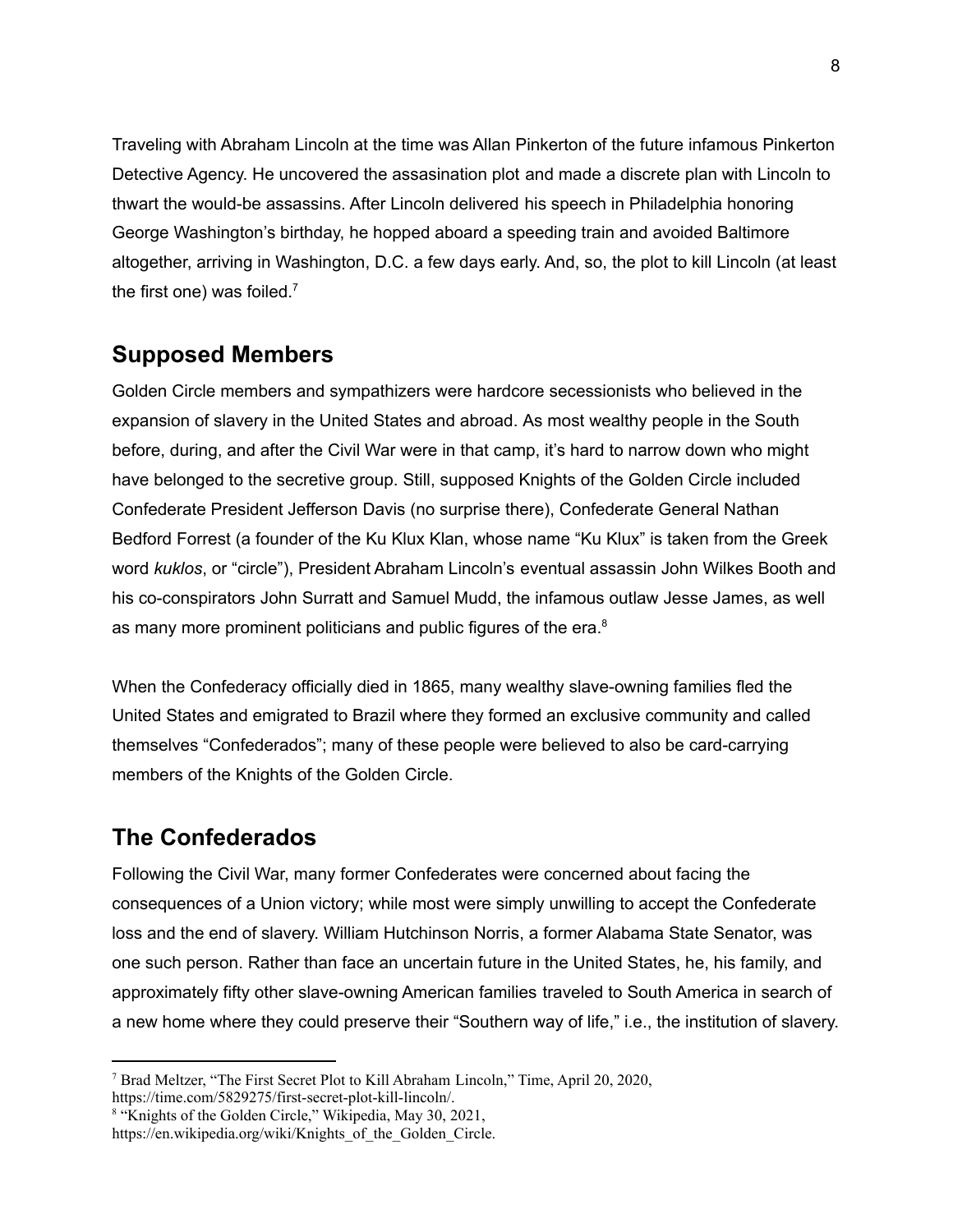After a long and arduous journey, the group ended up in the Brazilian region of São Paulo and established a town that would become known as Americana.

Norris, together with men like Ezekiel B. Pyles, the final military escort for Confederate President Jefferson Davis; H.F. Steagall, a Confederate spy, George S. Barnsley, assistant surgeon in the 8th Georgia Infantry Division; Johnathan Ellsworth, drummer, 1st Arkansas Brigade; and Benjamin C. Yancy of the 16th Battalion, Alabama Sharpshooters<sup>9</sup>, would come together and build this bizarre little enclave where the Confederacy would continue to live on. These "Confederados" created an insular community that allowed them to continue their white-supremacist lifestyles uninterrupted. Brazil did not have much of an abolitionist movement in the 1860s, so the Confederados went relatively unopposed exploiting the Indigenous peoples.

Although Americana is often considered the most successful Confederado colony, it was far from the only one. During this time, thousands of disgruntled U.S. Confederates fled to Brazil, where the practice of slavery was still legal. One such American was Lansford Hastings, who wrote *An Emigrants Guide to Brazil* in 1867. During the Civil War, Hastings sided with the Confederacy despite being born in the North and living in the West. Looking for a new venture after his short-lived scheme to unite California with the Confederacy failed, he established his own colony in Brazil. Hastings then assisted Emperor Dom Pedro II in attracting other "Lost Cause" sympathizers to Brazil. As he had done on the westward trail, he published a guide to entice new colonists which promised to help them make their way. He died of fever at sea in 1870, attempting to guide a ship of settlers to his Confederado colony. It was only his second trip. 10

Brazil, or at least Emperor Dom Pedro II, craved this kind of immigration as a way to boost Brazil's economy. Cotton had become a hot commodity, as the world was suffering from a cotton famine. The Emperor wanted to fill the gap in the market and thought he might just do it by appealing to the *right* kinds of people: white Americans. He had provided a safe haven for Confederate ships during the U.S. Civil War and now wanted to extend that to anyone looking to leave the United States and settle elsewhere. This particularly appealed to those Southerners who had their properties destroyed or confiscated during the war. The Emperor promised cheap

<sup>9</sup> *THE "LOST COLONY" OF THE CONFEDERACY*. (2021). Vt.edu.

https://scholar.lib.vt.edu/VA-news/VA-Pilot/issues/1995/vp950418/04180268.htm

<sup>&</sup>lt;sup>10</sup> Place, E. (2016, April 22). The Emigrants' Guide to Lansford Hastings. The History Bandits; The History Bandits. <https://thehistorybandits.com/2016/04/22/the-emigrants-guide-to-lansford-hastings/>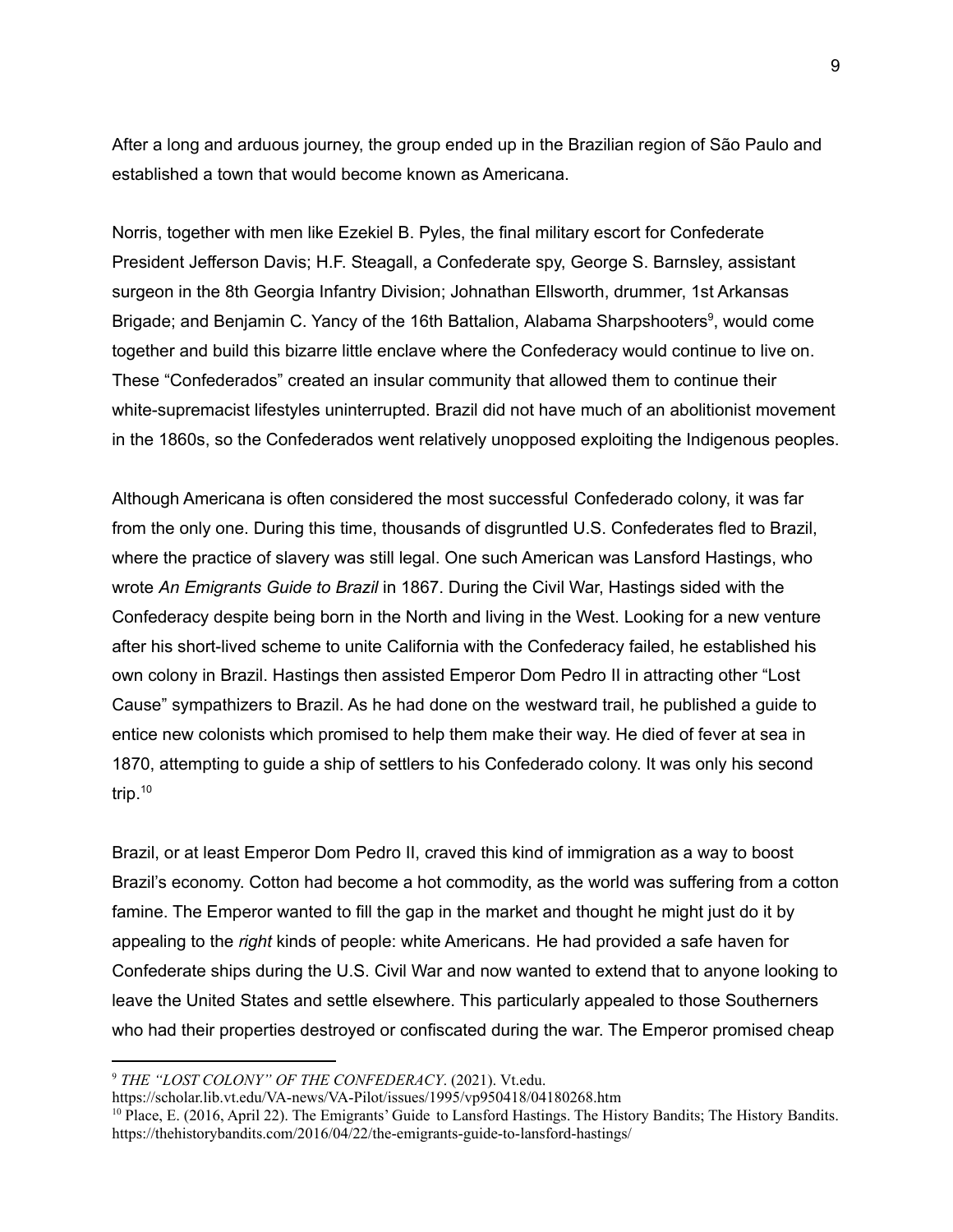land (some plots cost as little as 22 cents an acre compared to an average of \$7 in the US at the time), tax breaks, and immediate citizenship rights. In a significant move, often called "Brazillian Fever" by newspapers of the era, thousands of Americans emigrated. Estimates put the number of self-exiles at close to 20,000 people.

Confederate immigrants brought more than just a racist ideology tied to an illegitimate Southern battle flag. They also brought technology such as the plow, new crops like cotton, tobacco, and watermelon, and they established the first Southern Baptist churches in Brazil. Like other South American countries, Brazil could, and would, overlook the negatives of these newcomers in favor of "progress" and profit.

Back home, prominent Confederate figureheads like Robert E. Lee and President Jefferson Davis asked people not to go to Brazil. They desperately needed their support in America while the South was rejoining the Union and working things out with the federal government. A white middle-class exodus from Southern states could spell disaster for their way of life and the future of the newly established government. Realistically, those fears were unfounded as President Lincoln searched for a quick way to reunite the states, and his successors sought compromises that would keep the "peace" and also allow for terrible injustices and further oppression in the name of status quo white supremacy.

Brazil eventually abolished slavery (as the last country in the Western world to do so) in 1888. The installation of Jim Crow laws in the United States convinced roughly half of the Confederados to return to their home country, and many left the enslaved people they had taken to Brazil behind. Those whites that stayed eventually learned the language, moved to other parts of the country, and many even married native Brazilians.

In 1972, then Georgia Governor Jimmy Carter was shocked when he visited the Confederados settlement of Americana with his wife, Rosalynn. Her great uncle W. S. Wise had been a founding member of Americana. The couple did not expect to be greeted by Brazilians who spoke with an American Southern drawl while adorning themselves in Confederate flags and other Southern insignia. After the visit, Carter said:

"My most significant feeling was one of great sadness. They had foregone for all those generations the enjoyment of being a part of this nation they still revere so deeply. The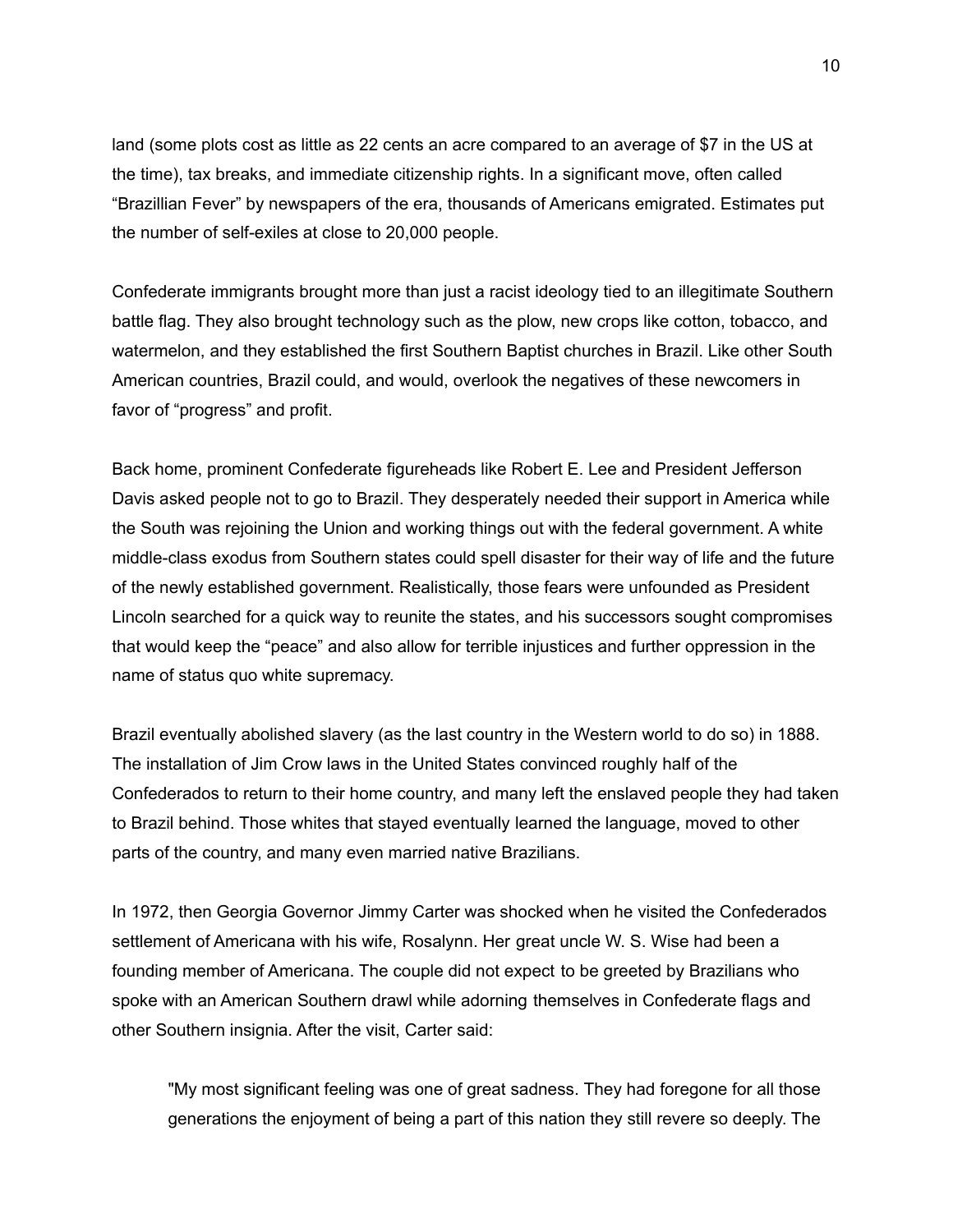futility of it all was apparent. None of them looked upon their ancestors as mistaken. They didn't seem to feel any self-pity."<sup>11</sup>

Side note: many of Adolf Hitler's Nazis who escaped Germany following the end of World War II also found themselves in Brazil and settled near São Paulo and in the vicinity of Americana. For example, Dr. Josef Mengele, known as the "Angel of Death," lived approximately 20 miles from Americana along with several other prominent Nazis and their families when they were discovered. It might be a coincidence, but something about this area garners a distinct kind of attention. Seeing that Hitler's Nazism was deeply inspired by American antisemites like Henry Ford and U.S. Jim Crow laws, it isn't too much of a stretch to believe this wasn't just a "happy accident."

To this day, Confederate nostalgia and sentiments are still very much alive in the Brazilian town of Americana. Celebrations known as "Festa Confederada'' take place quarterly. Women in 19th-century style hoop skirts, people dressed in Confederate flag patterns, and a group called the Fraternity of American Descendents all attend. Festivities include dancing to old Confederate songs and American country music while eating traditional Southern foods like fried chicken, biscuits, vinegar pie, and chess pie. Most attendees and residents insist that there is nothing racist meant by their persistent use of the Confederate flag. A Brazilian university even conducted research that claimed "only" 66 enslaved people were controlled by U.S. expats there,<sup>12</sup> and state that this "fact" makes it clear they did not move to the only South American country that allowed slavery for the purposes of expanding slavery. *Hmm*.

In reality, historians can point to 54 families that bought at least 536 slaves upon their arrival in Brazil.<sup>13</sup>

Very little is known about those American Confederados who first emigrated to Brazil. But, in the last few years, rising interest in the Black Lives Matter movement has encouraged some regular Festa Confederada attendees to examine their long-standing traditions. A 35-year-old Brazilian

<sup>&</sup>lt;sup>11</sup> Shifon Berumen, "The Confederates of Brazil," The Confederates of Brazil (Esri, September 25, 2019), <https://storymaps.arcgis.com/stories/aa4436c5ef3946c6aea6b910ed96016a>.

 $12$  Alcides Gussi, an independent researcher of State University of Campinas

<sup>&</sup>lt;sup>13</sup> McCoy, T. (2020, July 11). They lost the Civil War and fled to Brazil. Their descendants refuse to take down the Confederate flag. Washington Post; The Washington Post.

https://www.washingtonpost.com/world/the\_americas/brazil-confederate-flag-civil-war-americana-santa-barbara/20 20/07/11/1e8a7c84-bec4-11ea-b4f6-cb39cd8940fb\_story.html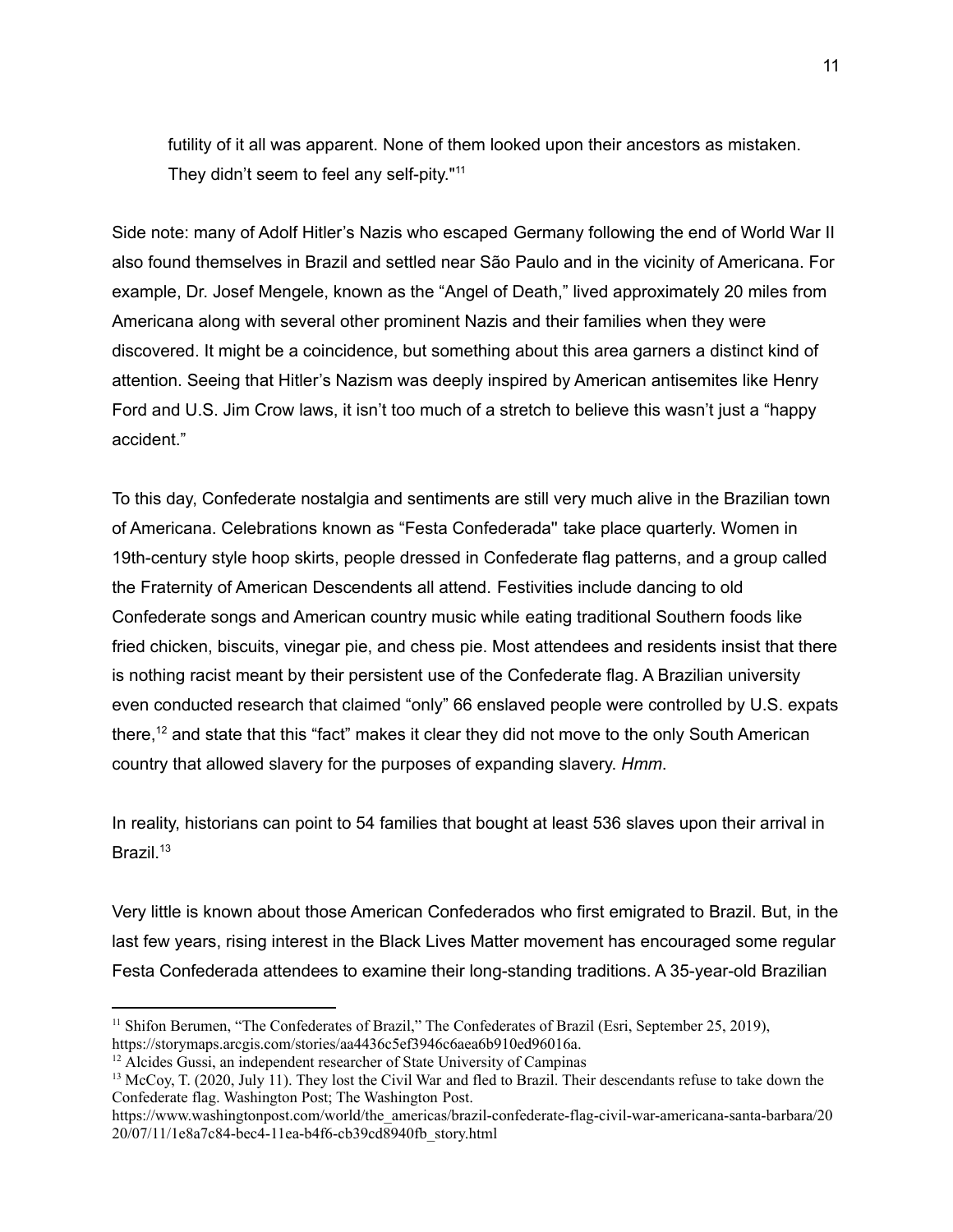woman who has attended the feast her entire life told the *Washington Post* in 2020 that despite how proud her town was, she had begun asking that the Confederate flag be removed from public display. "It represents my family's traditions. But, in the entire world, in the United States, they know what it *also* represents." I'm guessing she means *racism*.

## **Île-à-Vache, "Cow Island"**

As early as 1816, organized societies, such as the American Colonization Society, also dedicated themselves to finding ways to disenfranchise and deport newly freed Blacks out of the United States. These manufactured societies consisted of predominantly white, middle-class Americans and contained a large number of both abolitionists and slaveholders in their ranks. The leading theory giving credence to these colonization efforts abroad: the belief that the so-called integration of Black people after they had earned their freedom would be an impossible effort in the United States; and Black people would be too angry and bitter after being enslaved by whites to cooperate. In short, a future "free" America was for white people only, and they feared a reckoning for their past racist practices.

There is little known about a man named Bernard Kock, but he is best remembered for being associated with one of President Abraham Lincoln's biggest political missteps. In the midst of the Civil War, Kock, a self-proclaimed abolitionist (who also owned a cotton plantation), proposed a "free" Black colony on a small island off the Haitian coast called Île-à-Vache, or "Cow Island." He claimed to have concocted the idea after seeing the high quality of Haitian cotton while attending the 1862 Great Exhibition in London. Nevermind the event had taken place over a decade earlier than he claimed, in 1851.

Wherever Kock might have been that year, by August 8th, 1862, he managed to sign a lease with the Haitian government for him to occupy Cow Island and harvest its natural resources. He was granted ten years with an option to extend for another decade if all was agreeable and went along as planned. Payment would be 15 cents an acre in rent plus 35-percent of any lumber or cotton processed on the island. Kock was also offered tax exemptions and protection by the Haitian government. There were additional perks for Kock's workers—newly freed Blacks from the United States—that he brought in, such as the promise to them to become farmers or landholders when their contract was over, and immediate Haitian citizenship upon arrival. President Fabre Geffrard of Haiti hoped Kock's plan for the uninhabited island would create a new middle class for his country. However, his enthusiasm wasn't matched by all in the Haitian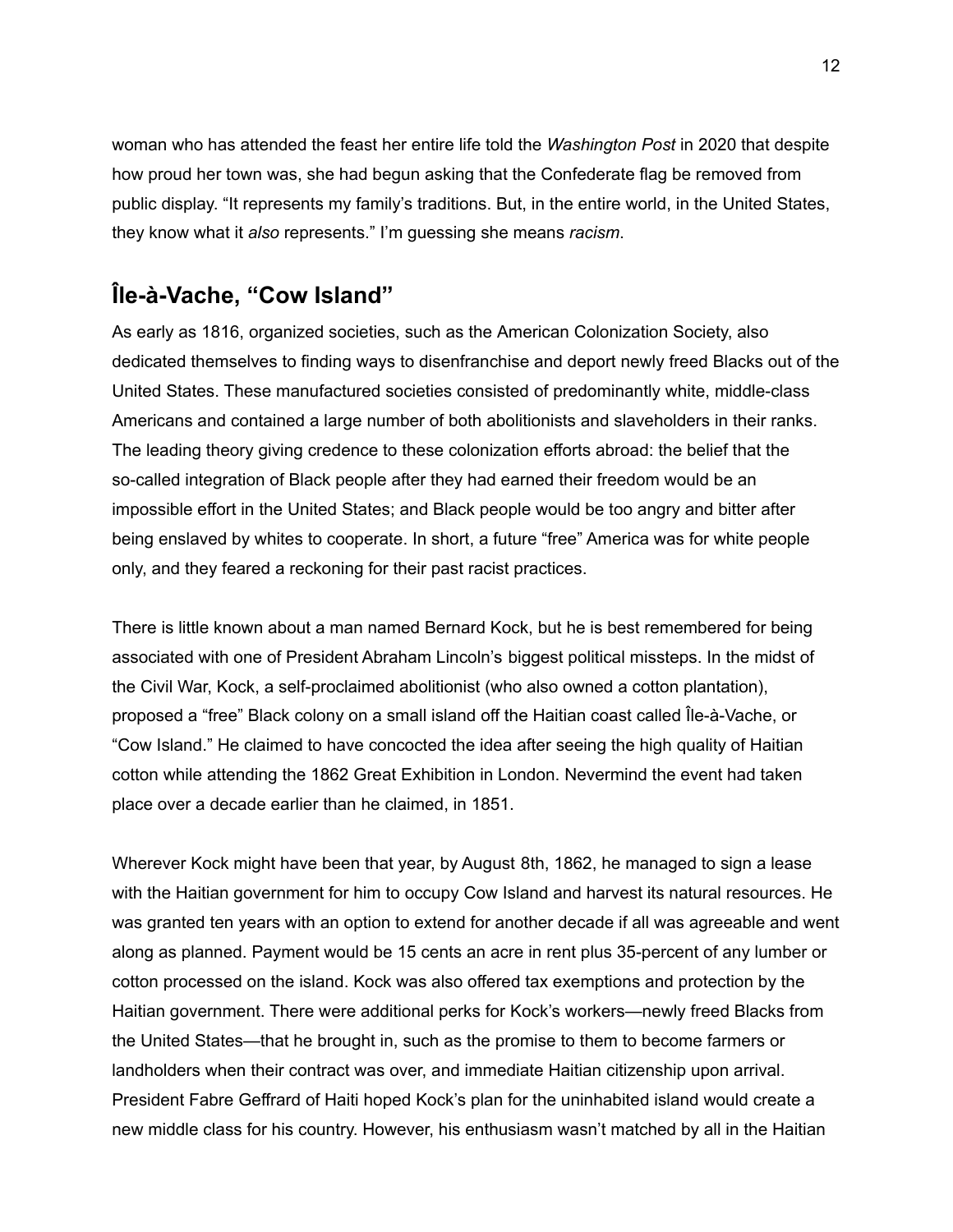government at the time, some of whom opposed the plan altogether. As a relatively new independent nation that had struggled with colonization of their own throughout its history, white men with proposals of colonization did not go over well.

However, Kock managed to talk President Geffrard into the plan by agreeing that all his workers would be of African or Native descent and that only 10-percent of the overseers would be white. Kock planned to set up the whole project, as he believed that newly freed Blacks would need "meaningful work...with wise and paternal regulation." *Hmm*. Now, he just needed to convince the United States government. Luckily for Kock, President Abraham Lincoln's stance on Black colonization was initially favorable.

Lincoln saw colonization and emancipation somewhat as joint efforts; so, he offered to pay fifty dollars to anyone for every freed Black person they took out of the country and gave a job.

By September 1862, Kock sought out Lincoln's Secretary of State, William H. Seward, for aid in funding his new colony abroad. However, it was bad timing; Central and South American countries were growing tired of Lincoln incentivizing Black colonization and began to resist. In an effort to smooth foreign relations, Secretary of State Seward published strict requirements to curtail foreign governments complaints about the program. Anyone wanting to claim the money offered for newly freed Blacks had to meet four requirements:

- 1. Homes for them would be ready on arrival;
- 2. Adequate compensation would be provided for their work;
- 3. Schools and medical care would be readily available for those in need;
- 4. And, foreign governments would need to grant emigrants the rights of citizenship.

Kock saw this as a roadblock to his colonization efforts, so he decided to go over Seward's head and headed for President Lincoln's office. He over-promised on Seward's requirements in an attempt to get Lincoln to agree. He told the president that he had leased Cow Island and wanted to take 5,000 freed Black people to work the land. Kock would provide comfortable housing, food, schools, hospitals, and churches. He would also offer a four-year contract with compensation. He wrote: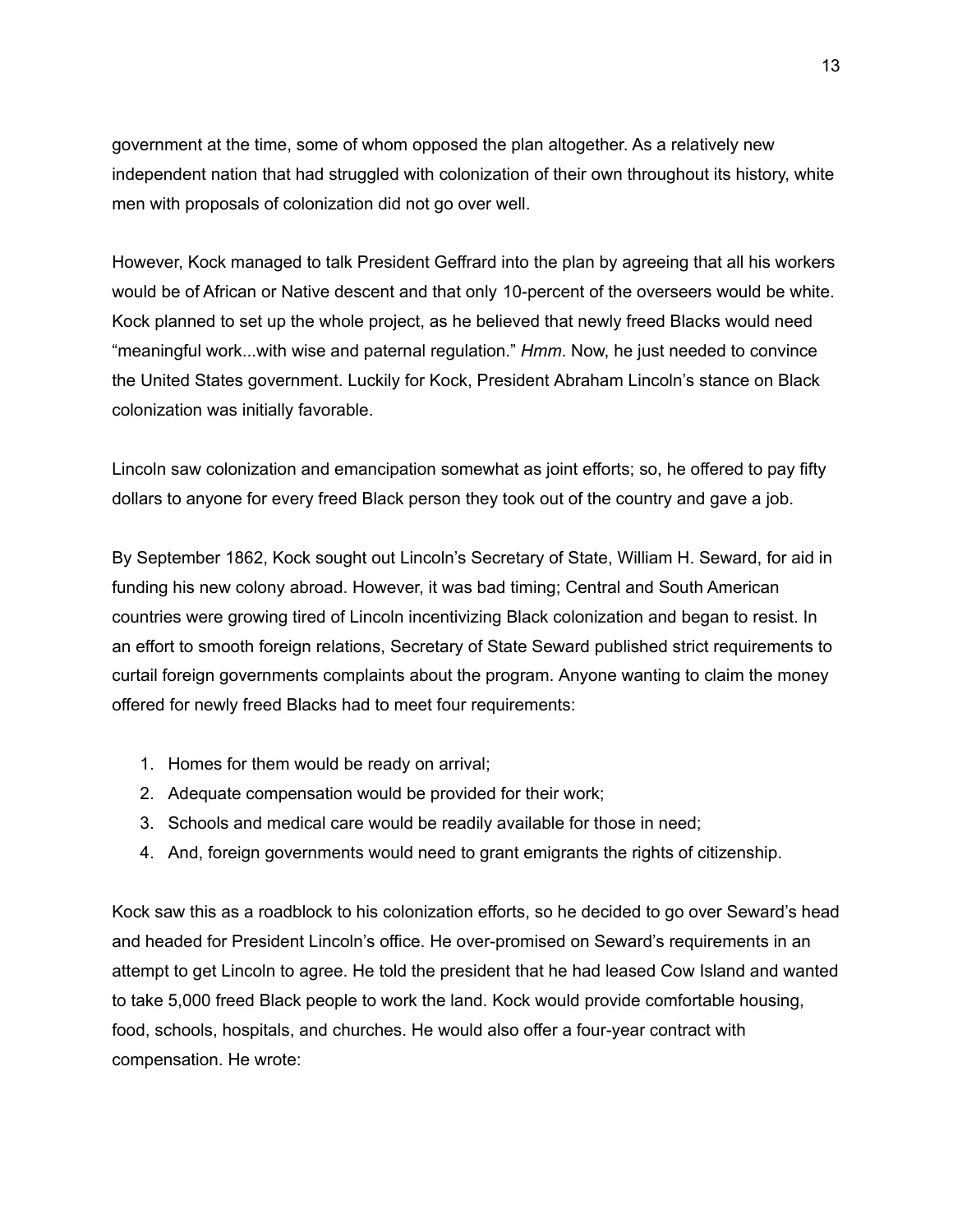"At the expiration of the term for which these persons are employed, the Government of Hayti [sic], by special law, will give each family sixteen acres of good land, and to each single man eight acres, so that, with this grant, and the money earned during the four years of service, the intelligent negro may enter upon a life of freedom and independence, conscious that he has earned the means of his livelihood, and at the same time disciplined himself to the duties, the pleasures, and the wants of free labor."<sup>14</sup>

He then asked Lincoln to help provide safe passage and supplies, like food and farm equipment, to get the colony started.

Kock's deal seemed too good to be true, and Lincoln had serious reservations. However, the president promised him he would consider it. In a letter from January of 1863, Kock tried to further assure Lincoln that he did not want to take the money and run. Instead of taking the cash money himself, he offered to let the government arrange transportation and purchase food directly for workers to prove his plan was legitimate. Lincoln and Seward were still not satisfied.

With a deadline set by the Haitian government looming, Kock went to New York in search of fresh investors. He found Paul Forbes, Leonard W. Jerome, and Charles Tuckerman, and offered them 50-percent ownership of the Île-à-Vache colony in exchange for \$70,000 cash. Kock walked away with the funds to move his plan forward.

The first ship was chartered in 1863, and just under 500 people boarded to start the colony. Before the ship set sail, the U.S. government asked for a change to the contract before they would sign off on payment. They wanted a guarantee of the performance outlined in the agreement. At the behest of his lawyers, Kock then signed over control of the contracts to his three business partners. This made the investors a little uneasy, mostly because they were unsure if they would be able to claim the \$50 per person promised by Lincoln. Feeling confident, Kock offered to instead cut his share in half, giving everyone involved an equal 25-percent interest.

Finally, in April 1863, the first ship left the United States. Although the Haitian government's deadline had long passed, the shiploads of people were welcomed to the island and

<sup>&</sup>lt;sup>14</sup> Thompson, B. (2011, December 30). Bernard Kock Colonized Cow Island With Freed Slaves. Thompsongenealogy.com.

<https://thompsongenealogy.com/2011/12/bernard-kock-colonized-cow-island-with-freed-slaves/>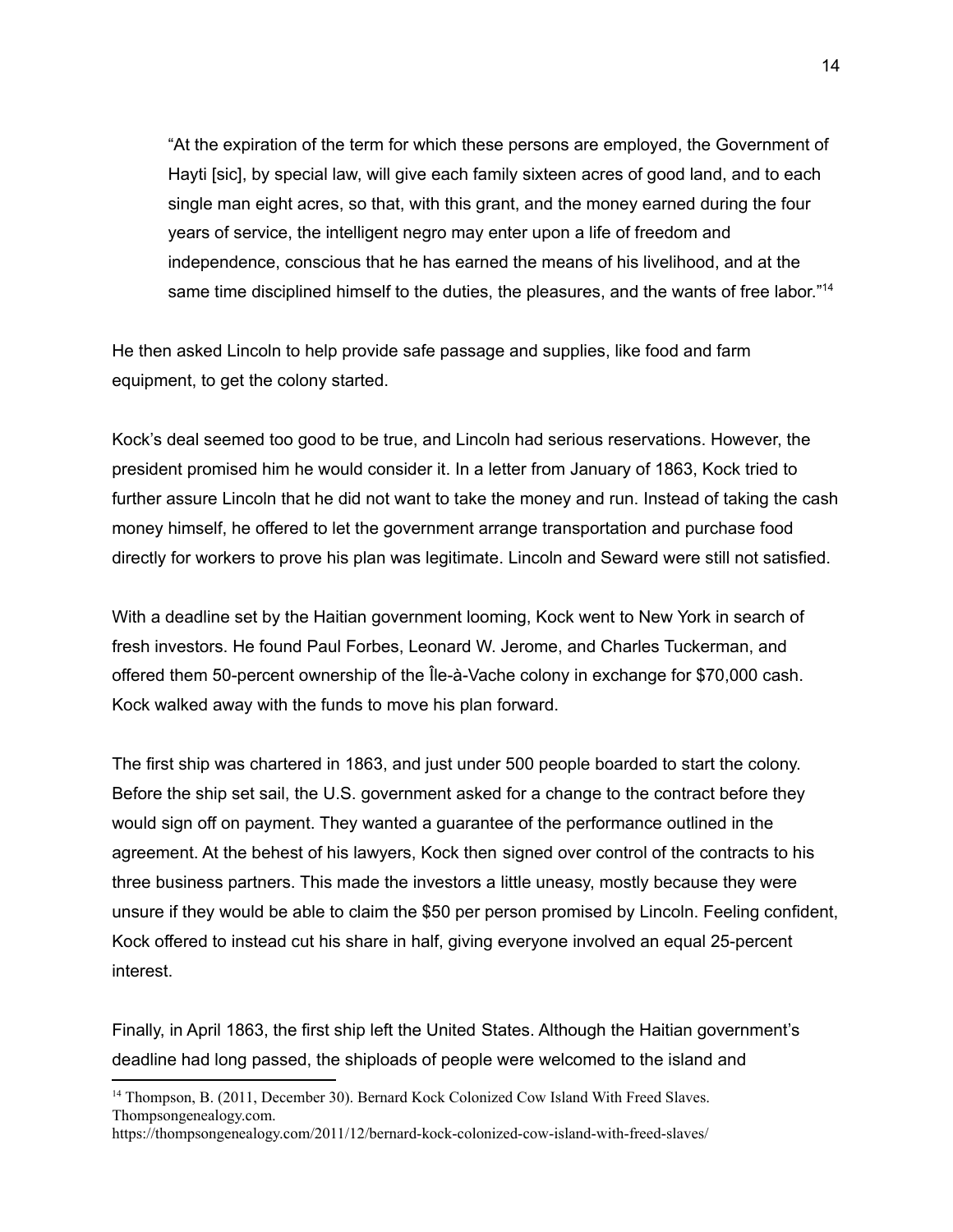immediately began setting up what buildings they could while they awaited a second ship with lumber to build their lodging.

But, it never arrived.

The investors were waiting to see if the venture was worth it before they sunk more money into it. Kock and his workers were livid. The sawmill equipment was supposed to be on the second ship, along with other vital tools to get the colony up and running. Without them, it would be very difficult for them to survive.

In the meantime, Kock had no problem implementing other aspects of the plan, though. The investors had printed money with his name on it to serve as official currency on the island, worthless anywhere else. Kock began charging the new colonists for everything. Eventually, two months after their arrival, the U.S. government sent Haitian consulate James DeLong to check in on the operation and was shocked at what he observed.

"Affairs on the Island is kept in the dark as much as possible; no person is permitted to land on the Island without a passport…The goods that [Kock] brought with him from the States said to be for the Emigrants are admitted free of duty; these goods are sold to the Emigrants at an enormous profit…Mr. Kock also after he landed on the Island claimed the right to the title of Governor…the Emigrants that had the Smallpox were put on one end of the Island, in what he called a Hospital: the Physician attending on them told my informant that their position was no better than laying on the sea shore in the open air: the number that have died I have not been able to ascertain but said to be very considerable…Emigrants are not permitted to leave the Island…" 15

DeLong also commented on the amount of weaponry Kock had amassed for the colony and said he believed it would do more harm than good.

He wasn't wrong.

<sup>15</sup> "Abraham Lincoln Papers: Series 2. General Correspondence. 1858-1864: James de Long to Henry Conard, June 25, 1863 (Bernard Kock and Colony on Ile a Vache)," The Library of Congress, 2015, <https://www.loc.gov/item/mal4262000/>.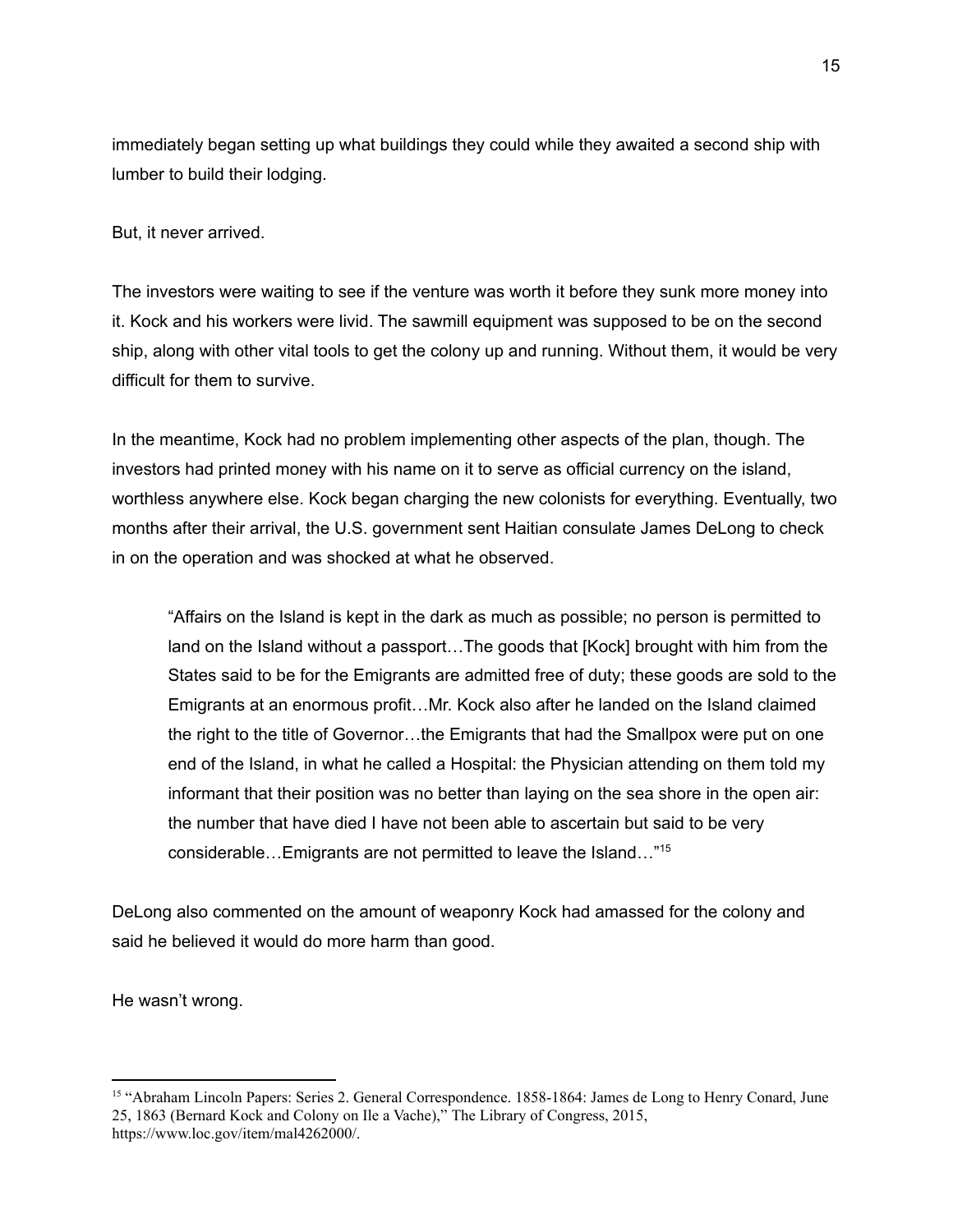After much pleading, the second ship finally arrived at Cow Island, but it did not contain any of the much-needed supplies. Instead, the investors sent one of their own people to further investigate the ongoing viability of the project.

Without proper shelter and supplies, many of the original colonists and workers couldn't take it anymore. Armed, they staged a rebellion. Unable to quell it on his own, Kock called on the Haitian authorities, who arrested and imprisoned at least a dozen people.

Following the adverse reports, unrest, and total failure to launch the colony, it was clear that Île-à-Vache, or Cow Island, would not survive. The investors tried to change the contract with the Haitian government, at which point they took over and expelled Bernard Kock from the settlement. He returned to the United States with many of the original 500 colonists in December 1863.

### **Conclusion**

The abolition of slavery and the subsequent reconstruction of the United States was much more complex than just ending the Civil War and the passage of some progressive constitutional amendments. The racist mindsets and divisions that led to war in the first place didn't die with Confederate General Robert E. Lee's surrender at Appomattox Court House in April 1865; in fact, they lived on to the point that entire families relocated to a new foreign country to live out their dreams of a slavocracy.

Even though groups like the Knights of the Golden Circle failed because of George Bickley's inadequacy as a leader, he managed to rally tens of thousands of Americans behind the cause of secession and the invasion of much of Latin America. President Abraham Lincoln agreed with colonizer Bernard Kock that the only way to co-exist with freed Blacks was to expel them. American Confederados set up a successful slave colony in Brazil with 20,000 white emigrants, and their descendants still celebrate this history today. Why don't we discuss this in our school books? And why are legislatures across the United States now passing laws to prevent teachers and students from using texts and lessons that do critically examine these parts of our history?

To this day, after nearly every presidential election where a Democrat has been elected, constituents in Texas formulate a petition for secession from the Union. Even former Texas Governor Rick Perry mentioned secession at a rally in 2009, and secession talk often crops up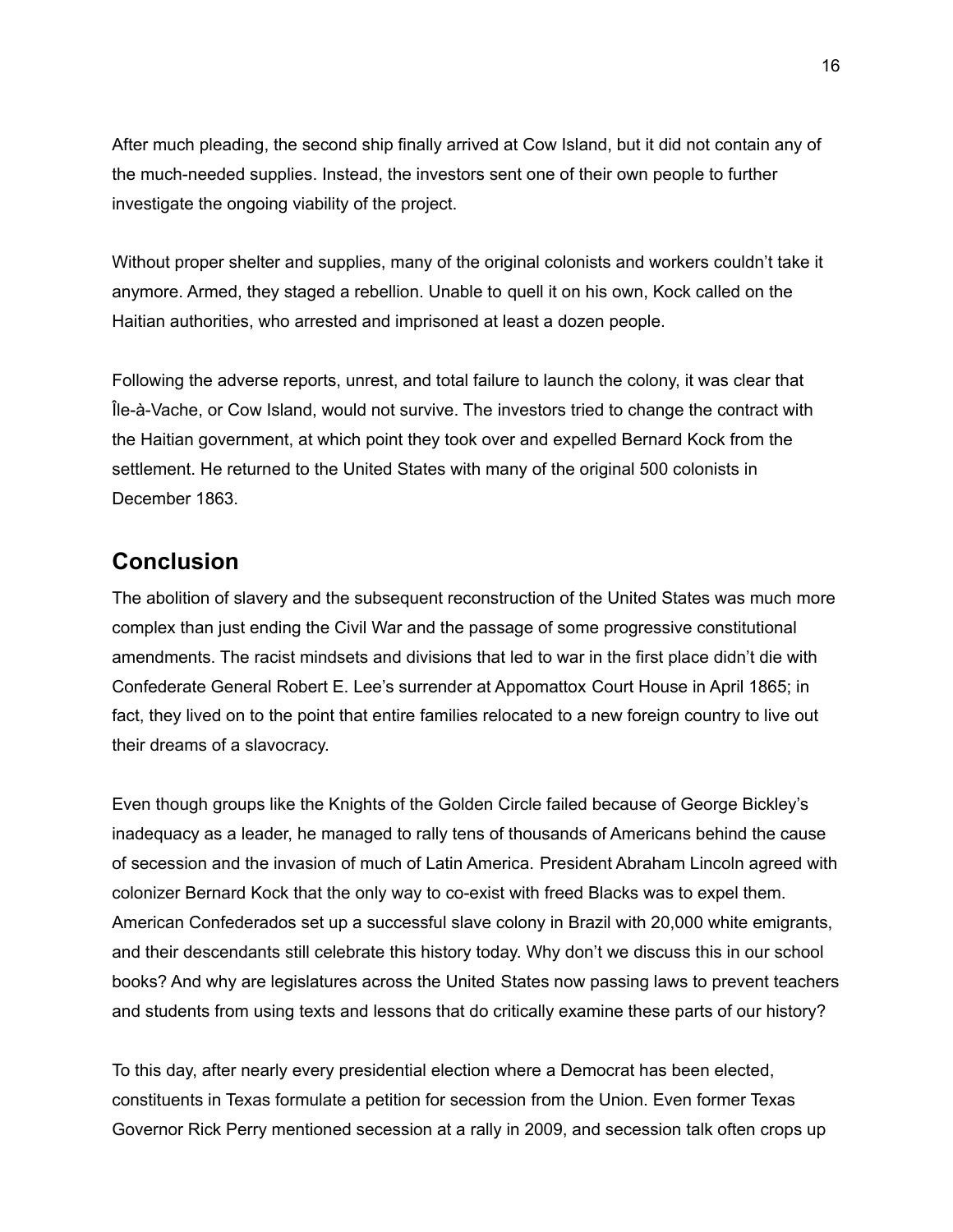whenever conservative Republicans see something they don't like being championed by progressives. 16

But, secession fervor isn't just exclusive to Texas or Southern Republicans. The Libertarian Party in the United States was founded in the 1970s with these same secessionist principles built into its party doctrine:

"We shall support recognition of the right to secede. Political units or areas which do secede should be recognized by the United States as independent political entities where: secession is supported by a majority within the political unit, the majority does not attempt suppression of the dissenting minority, and the government of the new entity is at least as compatible with human freedom as that from which it seceded."

We've covered some of the major American efforts to formulate a white-supremacist ethnostate abroad, but what about here at home? Well, we are going to dig into that in the second half of this two-part series, so in the next episode, we will detail specific States' efforts to quash equality efforts and undercut people of color domestically…all while using the recognized laws of the land. From the state of Oregon joining the Union in 1859 with statutes that prevented Black people from settling there, to highway interstate systems intentionally designed to wipe out entire sections of predominantly Black neighborhoods, the extraordinary (but typical) exclusionary methods used throughout our country's history, even in more recent decades, to create prominent white areas provide stunning context to the words "systemic racism."

It's time to open our eyes. And that must start with finally acknowledging that racism was built into our history from day one. It does no good for anyone to ignore our past when people are still being harmed in the present by it.

If you're anything like me, you love America, despite what it was or how deeply we're still struggling through this great democracy in progress. You love and respect it for the promise of what we *can* be: one nation, indivisible, with liberty and justice for *all,* equally. Maybe, if we start acknowledging how we *all* really got here, we've got a fighting chance to get where we need to be.

<sup>&</sup>lt;sup>16</sup> Kevin Hall, "Perry's Secession Rhetoric No Joke for Top U.S. Trade Official," McClatchy, March 2010, [https://www.mcclatchydc.com/news/politics-government/article24575638.html.](https://www.mcclatchydc.com/news/politics-government/article24575638.html)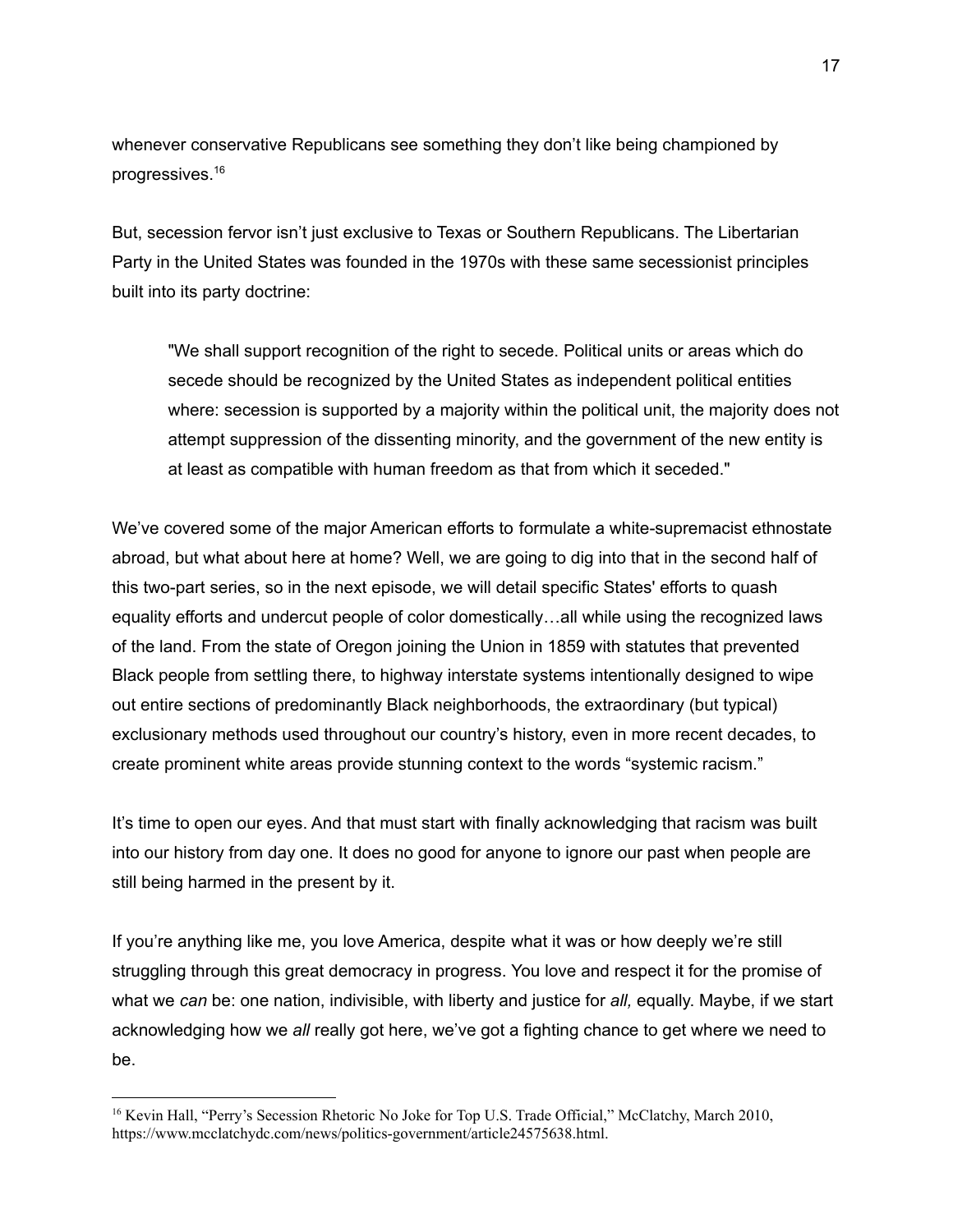## **Bibliography**

- "20 Jul 1861, 2 the Courier-Journal at Newspapers.com." Newspapers.com, July 2, 1861. https://www.newspapers.com/image/591869141/?terms=Knights%20of%20the%20Gold en%20Circle&match=1.
- "22 Mar 1860, Page 1 Detroit Free Press at Newspapers.com." Newspapers.com, March 22, 1860.

https://www.newspapers.com/image/118133940/?terms=Knights%20of%20the%20Gold en%20Circle&match=1.

- "Abraham Lincoln Papers: Series 1. General Correspondence. 1833-1916: Bernard Kock to Abraham Lincoln, Saturday, January 17, 1863 (Money for Transportation and Rations)." The Library of Congress, 2015. https://www.loc.gov/item/mal2122300/.
- "Abraham Lincoln Papers: Series 2. General Correspondence. 1858-1864: James de Long to Henry Conard, June 25, 1863 (Bernard Kock and Colony on Ile a Vache)." The Library of Congress, 2015. https://www.loc.gov/item/mal4262000/.
- "American Colonization Society | Abolitionist Organization | Britannica." In *Encyclopædia Britannica*, 2021. https://www.britannica.com/topic/American-Colonization-Society.
- Berumen, Shifon. "The Confederates of Brazil." The Confederates of Brazil. Esri, September 25, 2019. https://storymaps.arcgis.com/stories/aa4436c5ef3946c6aea6b910ed96016a.
- Boyd, Willis D. "The Ȋle a Vache Colonization Venture, 1862–1864." *The Americas* 16, no. 1 (July 1959): 45–62. https://doi.org/10.2307/979258.
- Crenshaw, Ollinger. "The Knights of the Golden Circle: The Career of George Bickley." *The American Historical Review* 47, no. 1 (October 1941): 23. https://doi.org/10.2307/1838769.
- "Haiti Paper Money, Bernard Kock, Cow Island, 1864 Issues." Numismondo.net, 2021. http://www.numismondo.net/pm/hti/bernardkock/.
- Hall, Kevin. "Perry's Secession Rhetoric No Joke for Top U.S. Trade Official." McClatchy, March 2010. https://www.mcclatchydc.com/news/politics-government/article24575638.html.
- Harris, Ron. "THE 'LOST COLONY' of the CONFEDERACY." Vt.edu, April 18, 1995. https://scholar.lib.vt.edu/VA-news/VA-Pilot/issues/1995/vp950418/04180268.htm.
- Harter, Eugene C. *The Lost Colony of the Confederacy*. College Station, Tex.: Texas A & M University, 2000.
- "Knights of the Golden Circle." Wikipedia, May 30, 2021.

https://en.wikipedia.org/wiki/Knights\_of\_the\_Golden\_Circle.

- "Knights of the Golden Circle | History, Members, & Influence." Encyclopedia Britannica, n.d. https://www.britannica.com/topic/Knights-of-the-Golden-Circle.
- Magness, Phillip W. "The Île à Vache: From Hope to Disaster." Opinionator, April 13, 2013. https://opinionator.blogs.nytimes.com/2013/04/12/the-le-vache-from-hope-to-disaster/.
- McCoy, Terrence. "They Lost the Civil War and Fled to Brazil. Their Descendants Refuse to Take down the Confederate Flag." Washington Post. The Washington Post, July 11, 2020.

https://www.washingtonpost.com/world/the\_americas/brazil-confederate-flag-civil-war-a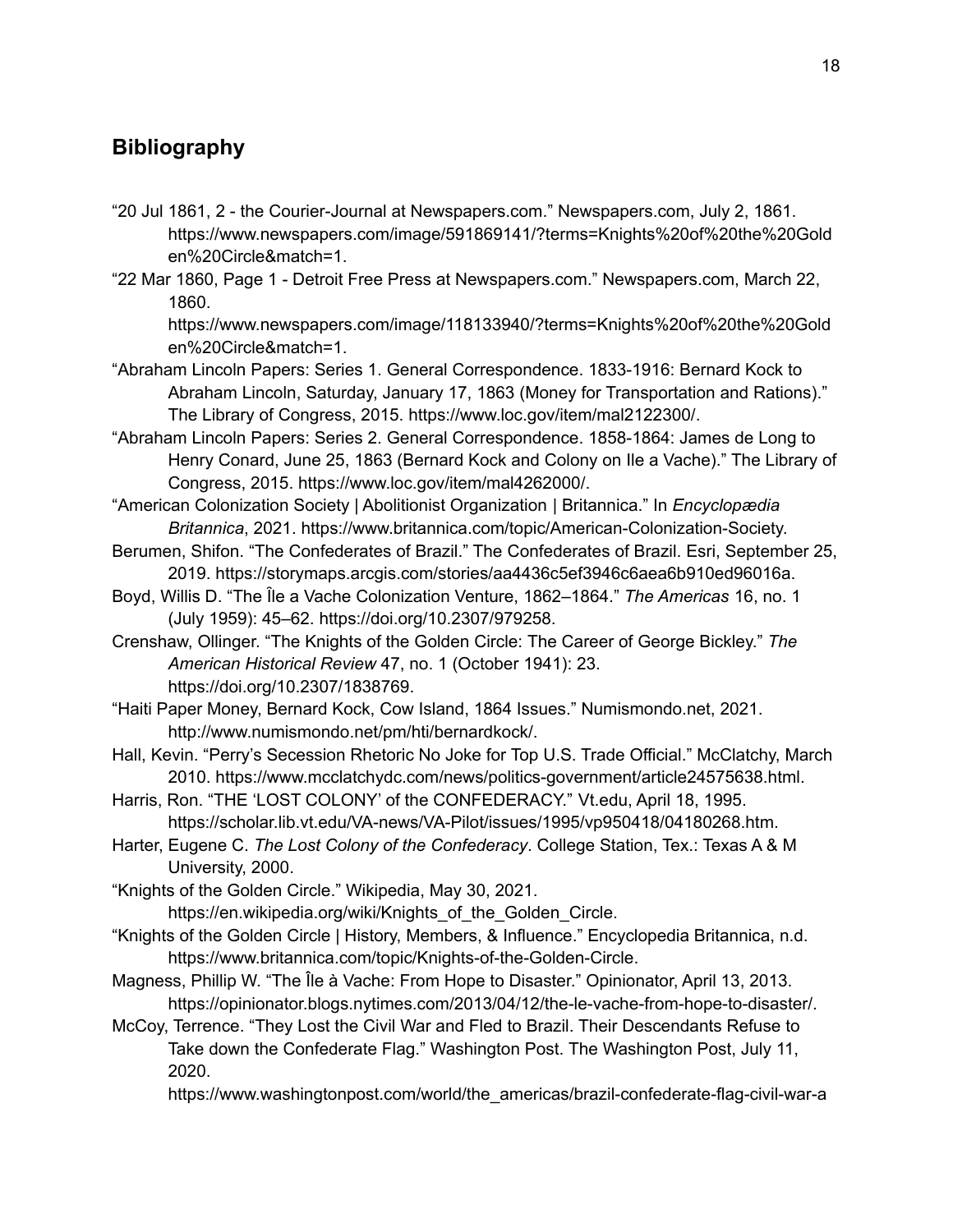mericana-santa-barbara/2020/07/11/1e8a7c84-bec4-11ea-b4f6-cb39cd8940fb\_story.html

Meltzer, Brad. "The First Secret Plot to Kill Abraham Lincoln." Time, April 20, 2020. https://time.com/5829275/first-secret-plot-kill-lincoln/.

.

Place, Etta. "The Emigrants' Guide to Lansford Hastings." The History Bandits. The History Bandits, April 22, 2016.

https://thehistorybandits.com/2016/04/22/the-emigrants-guide-to-lansford-hastings/.

"Prefeitura de Americana Inteligente E Humana." Prefeitura de Americana - Site Oficial, 2021. http://www.americana.sp.gov.br/americanaV6\_index.php?it=40&a=resumoHistorico.

Robinson, Melia. "The American Confederacy Is Still Alive in a Small Brazilian City Called Americana." Business Insider. Business Insider, May 7, 2017. https://www.businessinsider.com/photos-us-confederacy-americana-brazil-2017-5#the-c onfederados-dont-appear-in-most-history-books-but-150-years-ago-people-from-texas-al abama-and-georgia-sailed-to-brazil-in-hopes-of-preserving-the-ways-of-the-unreconstruc ted-south-4.

- Spencer, Jayme Ruth. "Abraham Lincoln and Negro Colonization: The Ile A'vache, Hayti Experience, 1862-1864," 1971. https://doi.org/10.21220/s2-k0pj-fp82.
- "THE KNIGHTS of the GOLDEN CIRCLE." *The New York Times*, August 30, 1861, sec. Archives.

https://www.nytimes.com/1861/08/30/archives/the-knights-of-the-golden-circle.html.

Thompson, Boyce. "Bernard Kock Colonized Cow Island with Freed Slaves." thompsongenealogy.com. Accessed June 12, 2021. http://thompsongenealogy.com/2011/12/bernard-kock-colonized-cow-island-with-freed-sl aves/.

- Tigay, Alan M. "AmericanHeritage.com / the Deepest South." Archive.org, 2011. https://web.archive.org/web/20110216024122/http://www.americanheritage.com/articles/ magazine/ah/1998/2/1998\_2\_84.shtml.
- Welch, Graham. "Île à Vache and Colonization: The Tragic End of Lincoln' S 'Suicidal Folly.'" *Journal of the Civil War Era* 4 (2014). https://cupola.gettysburg.edu/cgi/viewcontent.cgi?article=1030&context=gcjcwe.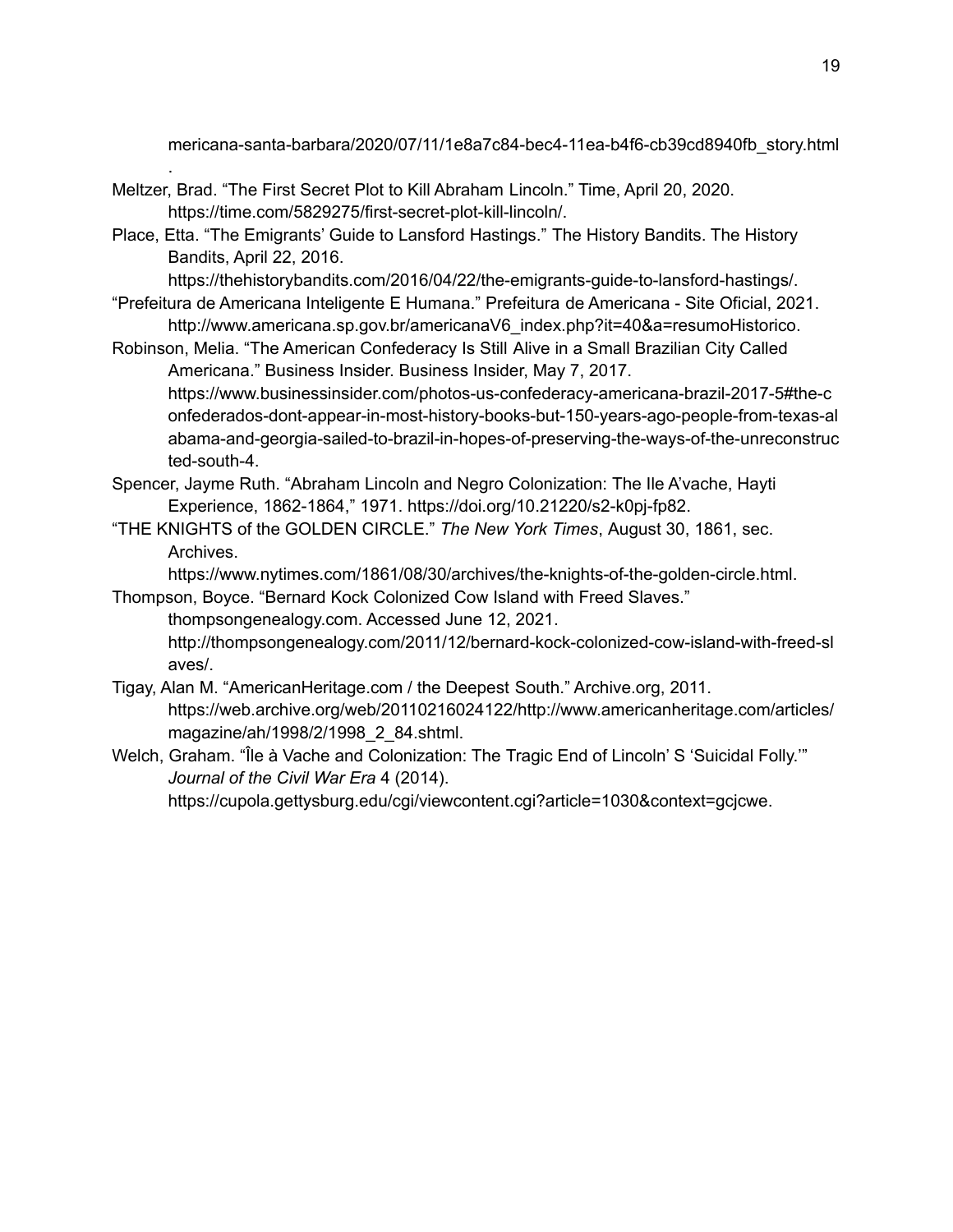## **Source Notes**

#### <https://www.nytimes.com/1861/08/30/archives/the-knights-of-the-golden-circle.html>

- August 30, 1861- NYT Times article called The Knights of the Golden Circle
- The Knights of the Golden Circle may have evolved from the Order of the Lone Star and organization formed to conquer Cuba and Nicaragua.
- With the rise of the Free Soilers, former violent members of Lone Star formed the Knights of the Golden Circle.
	- Aims of the KGC:
		- Raise an army of no less than 16,000 to conquer Mexico and establish a monarchy "resting on the basis of slave institutions."
		- Once they win the battle, KGC are to go to Guanajuanto to form a treaty with the Governor, Michael Doblado, during which Doblado is to pledge 16,000 of his own men to help subdue the rest of Mexico.
		- To become a member, you have to apply. Each applicant is sworn to secrecy under penalty of death before the particulars of the Order are revealed.
		- In order to be admitted you have to be American born, a slave owner (or can produce proof they are loyal to the Southern cause), and is a Protestant he is admitted as a soldier of the Order.
		- If the Chiefs like him, they will admit him to the second degree and tell him where they keep their stores of ammunition in Monterey and tell him who to seek out to get paid for his service.
		- "He is also supposed to be on active service and the President has, we perceive, summoned all Kentukian members to attend a rendezvous where they will be drilled and organized by regular instructors, and whence they are, for the present, to control the Kentucky elections in favor of Southern men."
		- If he proves himself to be influential, he is admitted to the 4rd degree, the Council of the order, which reports directly to the President George Bickley. He "regulates the affairs of the order," and is apparently the future monarch.
		- A member of the 4th degree "swears to obtain all the neophytes he can, to support his colleagues of the Knights of the Columbian Star in all efforts to conquer Mexico and Southernize its institutions."
		- They intend to drive all free Black people into Mexico and turn the entire population of Mexican people into enslaved people. "Dividing them as chattels among the members of the Order."
		- "He is too content with the exclusion of every Roman Catholic from office and from the priesthood, and to support a system of passports enforced by the penalty of death.
	- $\circ$  "It reads rather like a dream of some mad slaveholder than a grave and definite project, which, nevertheless, we believe it to be. The Order is already powerful in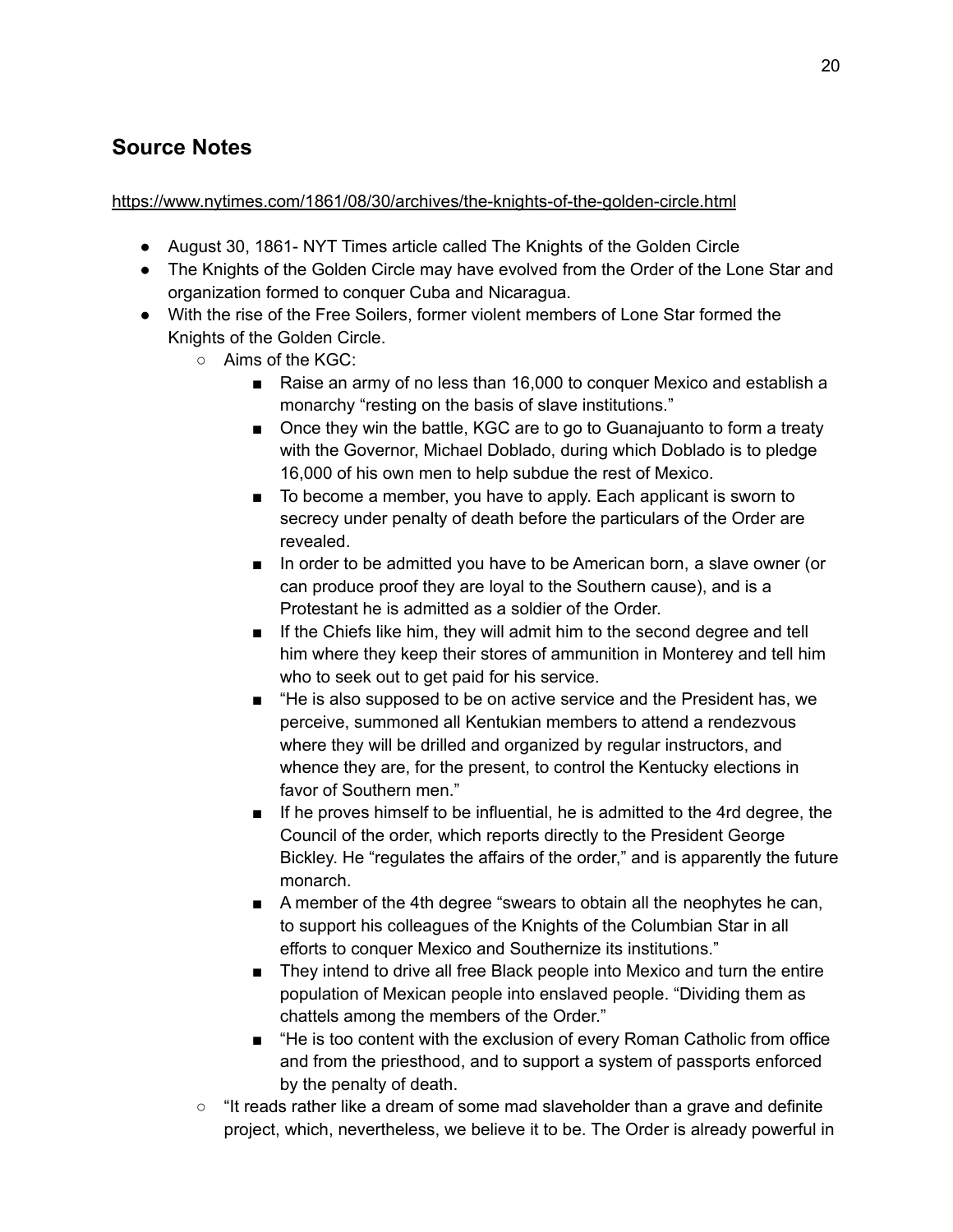the South, the alliance with the Governor is sufficiently probable, and the whole plan is strictly in accordance with the views known to be entertained by the most prominent slaveholders."

<https://www.britannica.com/topic/Knights-of-the-Golden-Circle> Britannica Article about KGC

- 1859- George Bickley launched the fraternal order
- He wanted to annex all of Mexico for the Southern United States
- Bickley claimed the order had 65,000 members
- After the Civil War, the Sons of Liberty took its place.
- Fernando Wood, Clement L. Vallandigham were reputed chief officers.
- Treason in Indianapolis in 1864 by the Sons of Liberty- leaders were sentenced to death or imprisonment. 1866, US Supreme court overturned the decisions

[https://www.jstor.org/stable/1838769?read-now=1&seq=4#page\\_scan\\_tab\\_contents](https://www.jstor.org/stable/1838769?read-now=1&seq=4#page_scan_tab_contents)

- George William Lamb Bickley- Born in southwest Virginia in 1819. He ran away from home and spent "a youth and early manhood replete with adventure."
- 1850- He pops up on the radar as a practicing medical physician in Tazewell, Virginia.
- Founded the local historical society there and published *History of the Settlement and Indian Wars of Tazewell County, Virginia* in 1852.
- Published a fiction novel soon after called *Adalaska*
- Spent 7 years teaching at Eclectic Medical Institute of Cincinnati from 1851 to 1858.
- Established a literary magazine called *West American Review* and became editor.
- Claimed he went to medical school at the University of London and graduated in 1842, but the college has no record of him, and the famous Dr. Elliston whom he claimed signed his diploma resigned from the school in 1838. FRAUD
- 1858- Bickley retires from medicine and goes to work for the American Patent Company of Cincinnati
- 1859- Establishes the secret society Knights of the Golden Circle
- Styled himself as "General" and signed his manifestos as President General of the American Legion, K. G. C. There is no evidence that he served in the Mexican War or in the Crimean War as some people have claimed.
- "Prepared to hasten the southward march of Manifest Destiny." (p. 4)
- "Diplomatic relations between the United States and Mexico in the decade prior to 1860 were characterized by friction and mutual distrust. Boundary disputes, the activities of William Walker, the desire of the Buchanan administration to purchase Chihuahua, and Sam Houton's proposal in 1858 to establish a protectorate over Mexico produced uneasiness in the latter country.
- Mexico was in turmoil since 1858- Conservative and Liberal factions were fighting a guerrilla war.
- "A Southern urban journal stated the axiom, "Territorial extension is the prevailing idea of the present age," and felt confident that the process of Manifest Destiny would give all Spanish America to the United States." (p.6)
- Intense newspaper quotes about the US annexing Mexico and driving the "Indians" into the sea while enslaving all Africans and "half-breeds."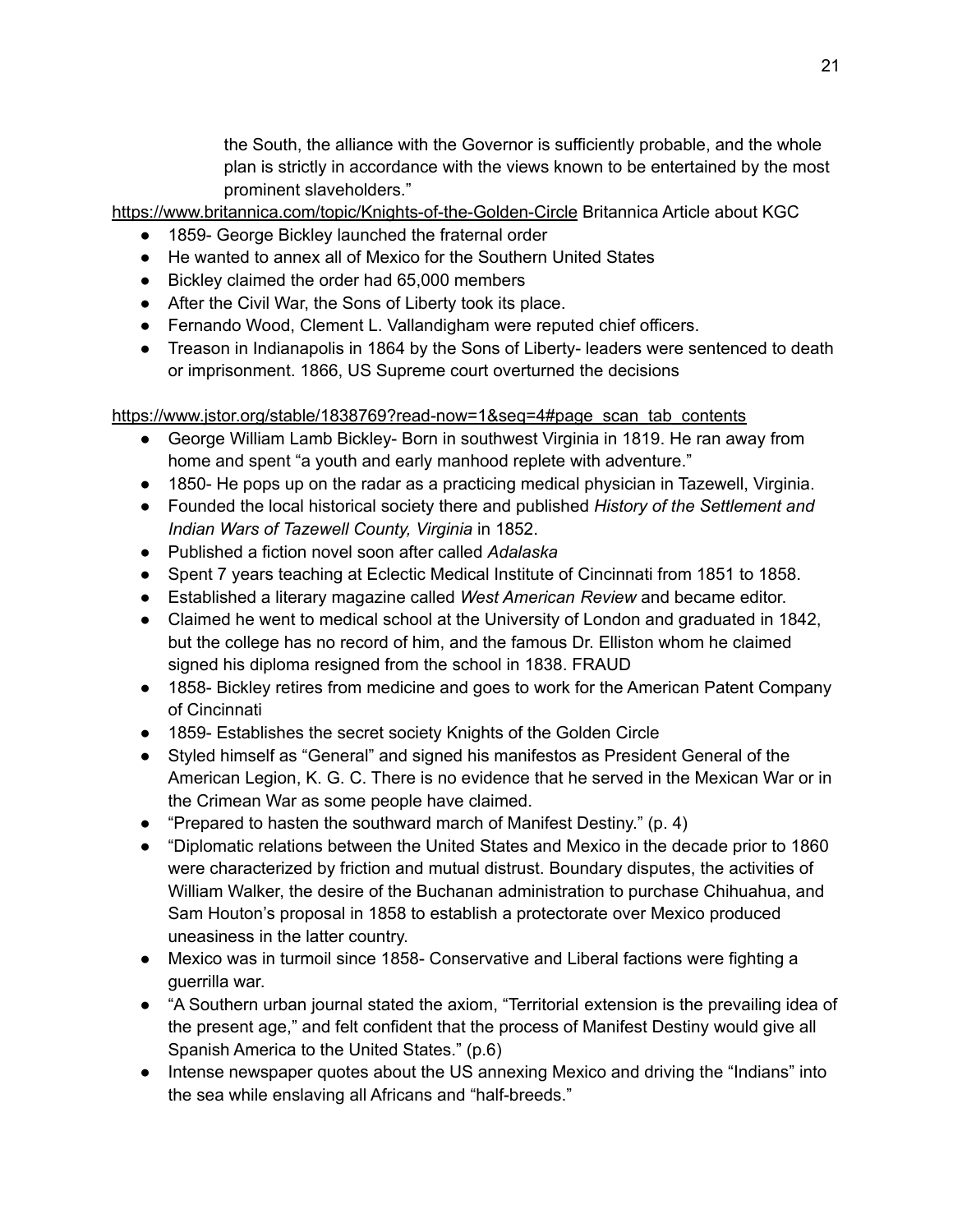- Newspapers reported that Governor Sam Huston had come to the same conclusion as the KGC and was ready to invade Mexico and annex it to the United States.
- George Bickley outlined his aims for the KGC in a pamphlet for members, then wrote several manifestos and delivered public speeches. Secret society? Not really.
- "The KGC were prepared to colonize Mexico, peaceably and without the violation of any law; indeed, it was claimed that a class existed in Mexico which would welcome them, and Juarez (leader of the Liberal faction) was said to have sought and abstained a promise of their cooperation.
- "In an elaborate exposition, the KGC was declared to be a powerful military organization, around which would rally the forces that would disenthrall the cotton states from the alleged oppression of the manufacturing and commercial interests of the North." (p.8)
- In theory, the KGC would form a new national police force throughout this slave empire.
- "But whatever the future held in store for America, the KGC were to be guided by that chauvinistic principle, "The South, right or wrong." (p. 11)
- "The Vicksburg *Sun* set forth the two objectives of the KGC as to cultivate a martial spirit in the South and to give the South a military organization capable of defending her rights at home and abroad."
- KGC- Eligibility for membership: all Southerners, and Northerners who lived in the South and supported their way of life, i.e. white supremacy and subjugation of whole races into slavery.
- "Provisions was made for three distinct divisions, which in turn were grouped into classes, and finally the classes were subdivided into departments."
- 1st Degree: military division, "appealing strongly to the chivalry and martial pride of our people." Foreign and Home Guards.. Foreign Guards were the ones to fight in Mexico, while the Home guard would be made up of men too old or injured to fight abroad who would stay and fight for Southern sovereignty in the lower US. (This is very similar to the actual Home Guards established throughout the South during the Civil War)
	- $\circ$  "The army is composed of four divisions of four thousand men each. Each division has four regiments and each regiment ten companies. There is one Major General, four Brigadier Generals, sixten Colonels, and sixteen Lieutenant Colonels. Thirty two majors, one hundred sixty captains, and staff and department officers. Salaries one-eighth higher than the U.S. Army. Preemption land grants for Privates: 640 acres of land abroad, 320 acres or \$400 in the US.
- 2nd Degree (or Division): commercial and financial division, also separated into Foreign and Home Corps.
	- Foreign Corps: Sutlers, commercial agents, paymasters, postmasters, clerks, physicians, ministers, teachers, editors, hunters, negotiators.
	- Home Corp: Advice, supplies, recruits, and favorable propaganda.
- Third Degree: American Legion, political and governing body of the organization.
	- Foreign and Home Councils
		- Home Council: membership was kept secret even from the lower divisions.
		- Foreign Council: 10 departments- agriculture, education, manufacturing, finance, religion, police, war, navigation, law, and foreign relations.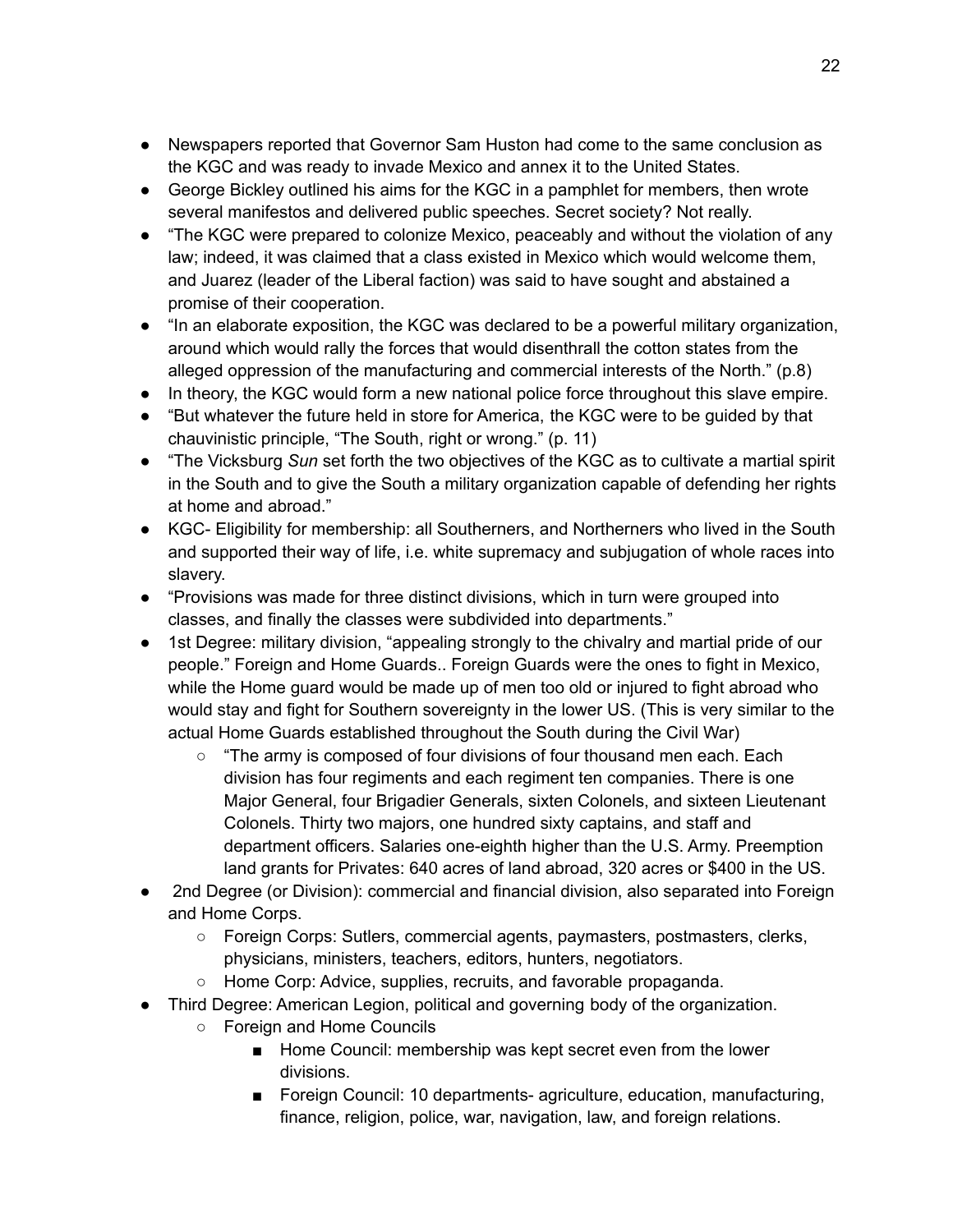- "A high court of appeals drawn from three classes of the council, formed the legislative body, which made laws governing the KGC with special regard to numerous capitalist interests. NO WOMEN IN THE THIRD DEGREE.
- "An elaborate ritual, solemn secrets, esoteric codes, signs and passwords known only to the initiated,were all provided, doubtless by the ingenuity of General Bickley, perhaps suggested by the Know-Nothing order, of which he was said to have been a member."
- Membership dues required: \$1 for the first degree, \$5 for the second, and \$10 for the third.
- "We aim at the establishment of a great Democratic monarch- a Republican Empire, which shall vie in grandeur with the Old Roman Empire, and which shall regenerate and vivify society in Spanish America."- per the Degree Book by Bickley
- The official organization's birth is cited as 1859, but organizing by Bickley and his followers might have begun as early as July 4, 1854 (p. 16)
- In 1860, Bickley established a "warlike Manifest Destiny journal in Baltimore called *American Cavalier*.
- Months-long stump speaking campaign throughout the Southern States in 1860- Bickley drew thousands of supporters this way.
- Legal Troubles:
	- While in New Orleans, a group of KGC brought charges against him for being a liar and a cheat, "and that through his misrepresentations they had deceived between five and six hundred of their fellow citizens."
	- Bickley bugged out, but this severely hurt his reputation.
	- $\circ$  He called a convention to have the organization investigated, and unsurprisingly, he was vindicated.
- Bickley went back to Virginia where he attempted to recruit more followers, but no one was taking him seriously.
- KGC Headquarters were established in Knoxville, TN- interesting, considering out of all the parts of Tennessee, East Tennessee was the least dependent on slavery and held the most pro-Union sentiment.
- Initially, word had spread that the invasion of Mexico was supposed to take place in January in 1860, but the longer the movement dragged on without invasion of Mexico, the more people doubted Bickley. He actually started apologizing at speeches and saying,

"Don't worry! The invasion will take place at a later date."

- He blamed the fate of William Walker in Honduras, and logistical issues with getting his army there.
- Bickley's hold on the organization dissolved in 1861, and the movement was largely kept alive by rumor and press fights.
- Bickley shows up as a surgeon in Bragg's army in 1863, and then is summoned to Tennessee by General Rosecrans when he tries to get a pass to go through the lines to his home in Cincinnati. He lied to Rosecrans when asked if he was the "General Bickely," and said that he was only his nephew, at which point Rosecrans let him go but with a detective to ensure he reported to Union officials in Cincinnati. He escaped to Indiana,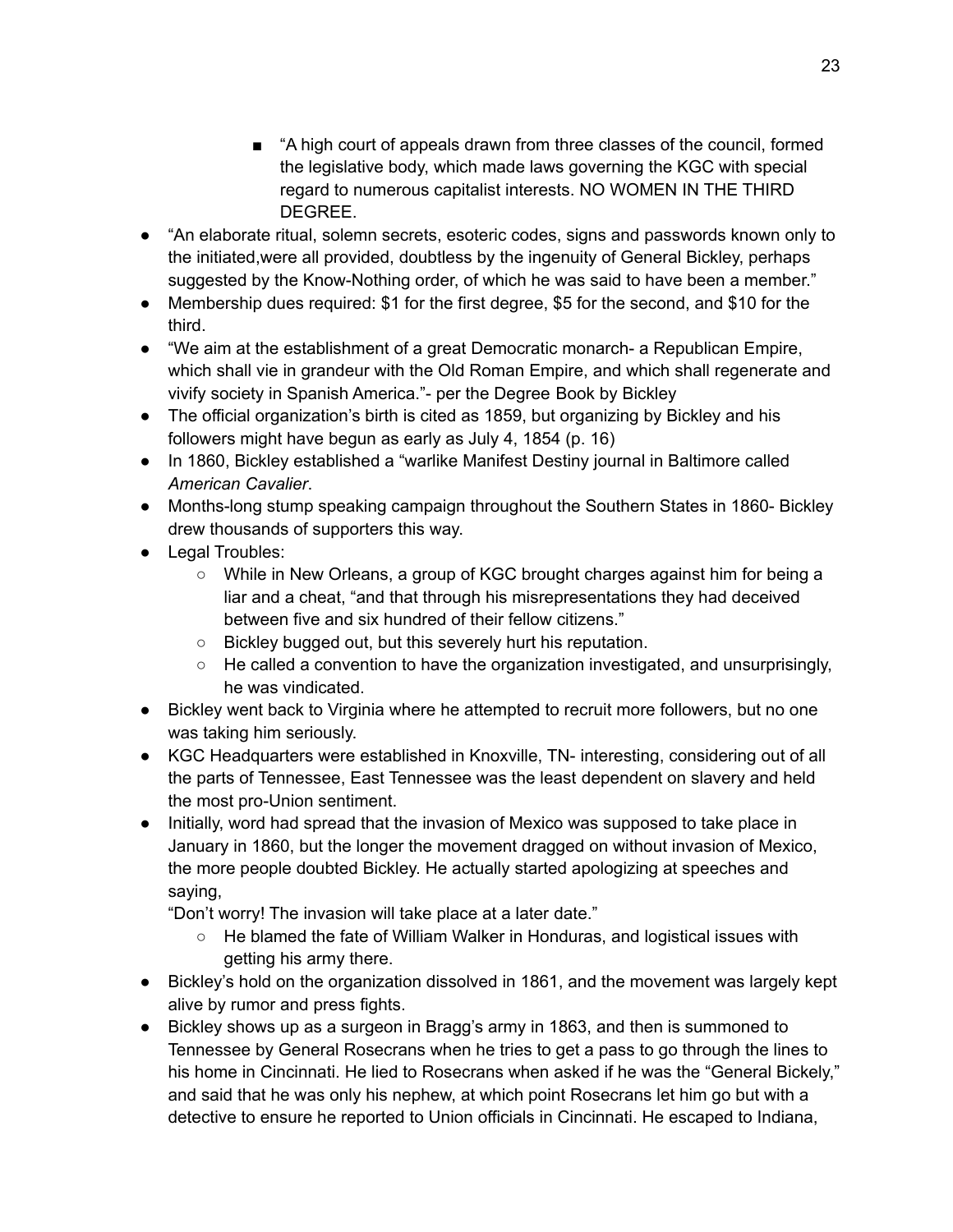but was captured and his identity discovered. He was imprisoned in various Union prisons before he was released in the fall of 1865. He had to sign an oath of Amnesty to the US before they would release him.

[https://www.newspapers.com/image/118133940/?terms=Knights%20of%20the%20Golden%20](https://www.newspapers.com/image/118133940/?terms=Knights%20of%20the%20Golden%20Circle&match=1) [Circle&match=1](https://www.newspapers.com/image/118133940/?terms=Knights%20of%20the%20Golden%20Circle&match=1)

● Detroit Free Press reprint of a New Orleans Courier March 6, 1860

[https://www.newspapers.com/image/591869141/?terms=Knights%20of%20the%20Golden%20](https://www.newspapers.com/image/591869141/?terms=Knights%20of%20the%20Golden%20Circle&match=1) [Circle&match=1](https://www.newspapers.com/image/591869141/?terms=Knights%20of%20the%20Golden%20Circle&match=1)

● Scathing article about KGC from the Louisville Courier-Journal

<http://thompsongenealogy.com/2011/12/bernard-kock-colonized-cow-island-with-freed-slaves/>

- Bernard Kock convinced Lincoln to support the deportation of freed Black people to Cow Island (Ile-a-Vache), off the coast of Haiti.
	- Lincoln signed the order the day before he issued the Emancipation Proclamation(December 31, 1862). Kock reported that Lincoln seemed to be in favor of the plan.
		- *■ The author goes on to make a big deal of this point saying that Lincoln signed this order before he signed the Emancipation Proclamation that made no mention of new colonization efforts. However, Lincoln had been working on the EP for quite some time and had signed it as an executive order on September 22, 1862, to go into effect January 1, 1863.*
	- Kock considered himself an abolitionist and thought that this would give freed people "meaningful work" on the cotton plantations.
- On August 8, 1862, he signed a 10-year lease with an option to extend at roughly 35 cents a hectare or 15 cents an acre plus 35% of the lumber cut on the island.
	- "It was a herculean task, but by dint of proper management and an iron energy, I obtained … a twenty years' lease with conditions just as I wanted."
- An armed rebellion occurred on the island after investors failed to provide lumber to build homes.
- Kock later printed a *Statement of Facts* that attempts to refute his sole responsibility.
- Developed the idea after visiting the Great Exhibition London where he saw Haitian cotton on display.
	- He was also aware of other colonies like Liberia.
- In June 1862, he met President Geffrard of Haiti who promised assistance with the project but wanted to create a Black middle class, not exactly the same vision as Kock.
	- The government offered him protection and exemption from certain taxes/customs imports.
	- Part of the agreement was to only have 10% white overseers and only employ farmworkers of African or Native descent.
	- Any colonist would become a naturalized Haitian citizen on arrival and when the lease expired they would be given preference to become farmers or landholders.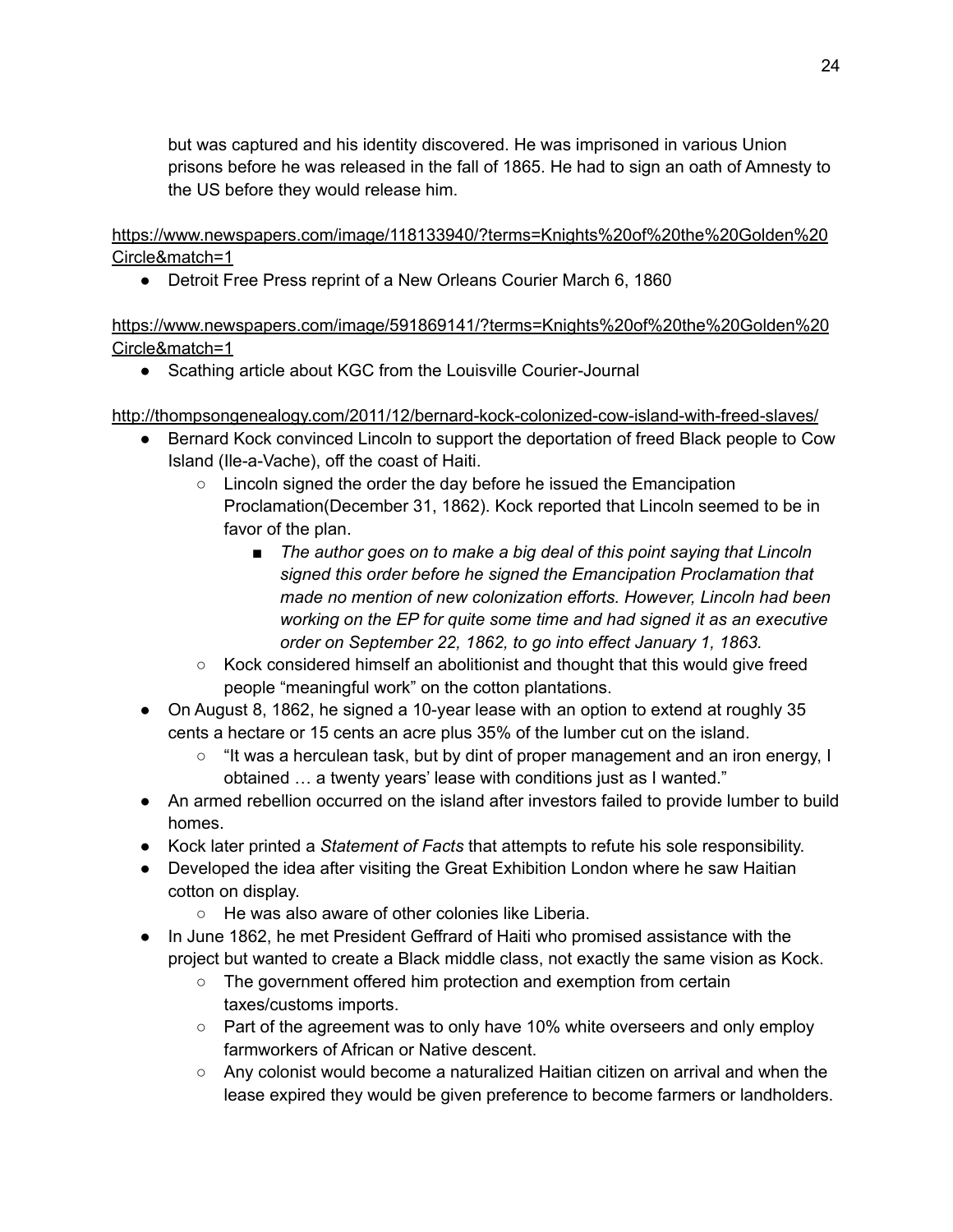- In September 1862, Secretary of State William H. Seward published a circular that stated that foreign governments looking to enter into a similar agreement must have homes ready on arrival, make adequate compensation, make schools and medical care available, and give emigrants the rights of citizens.
- Antislavery societies from 1816 onwards discussed the idea of colonizing other countries for freed Black people to "remove the cause of disruption" to polite white society.
- The Lincoln administration distinctly linked emancipation and colonization.
- In an attempt to get Lincoln's attention following the Seward circular, Kock promised almost utopia at Cow Island. He claimed each family would have a "comfortably furnished house, with a garden spot attached." He also said the community would have a hospital, church, and schoolhouse. And, promised a four-year contract to each family.
	- He also told the president that "the Government of Haiti, by special law, will give each family sixteen acres of good land, and to each single man eight acres, so that, with this grant, and the money earned during the four years of service, the intelligent negro may enter upon a life of freedom and independence, conscious that he has earned the means of his livelihood, and at the same time disciplined himself to the duties, the pleasures, and the wants of free labor." He also promised that he would enforce "wise and paternal regulation, … see to the physical and moral wants of those entrusted to my care."
		- *■ This seems to be different from what the Haitian government agreed to, which was a land or work offering after the lease agreement was up.*
- He asked the government to pay for transportation, subsistence for a short period, agricultural implements, and machinery." He offered to refund the money within two years, basing projection on wartime cotton prices (that had gone up by 400% in some places and was totally unobtainable in other places in the world).
- Found three partners; Paul S. Forbes, Leonard W. Jerome, and Charles K. Tuckerman who gained a 50% control for a \$70,000 investment.
- As things carried on Kock started having issues in Washington and was urged by his lawyer to turn over the contracts to his partners, which he did. However, the US government added a clause to their contract requiring Haiti to guarantee the performance of the plantation. To quell partners' concerns he reduced his share to 25%, which by his calculations would have netted him \$250,000 with the first cotton crop. The partners never signed the new agreement and Kock left with just a promise from each of them.
- Two ships departed for Cow Island. The first made it and they started construction of several buildings and a wharf immediately.
	- $\circ$  The second ship, containing the sawmill, never arrived. The investors refused to send it until they saw how things were playing out.
- The investors stalled to send more money and made demands on how the workers were to be treated and housed.
- Kock and his investors had promised to pay the workers, but in printed money that was Kock's own currency, only good at "the company store."
- July 1863, a ship finally arrived with additional provisions, but not the lumber needed to build more housing.